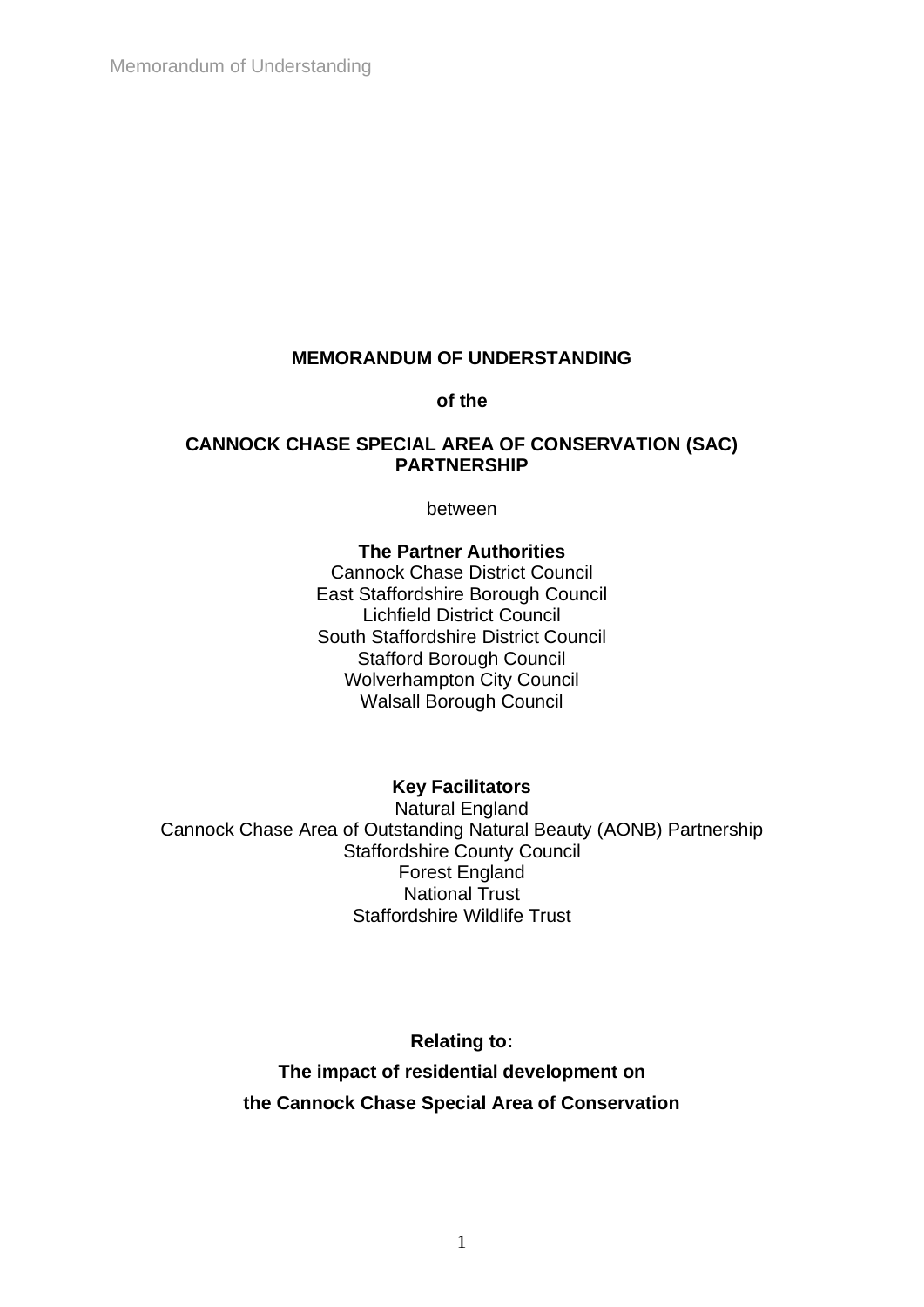# **Contents**

| 1.0 |  |  |
|-----|--|--|
| 2.0 |  |  |
|     |  |  |
| 4.0 |  |  |
| 5.0 |  |  |
| 6.0 |  |  |
|     |  |  |
|     |  |  |
|     |  |  |
|     |  |  |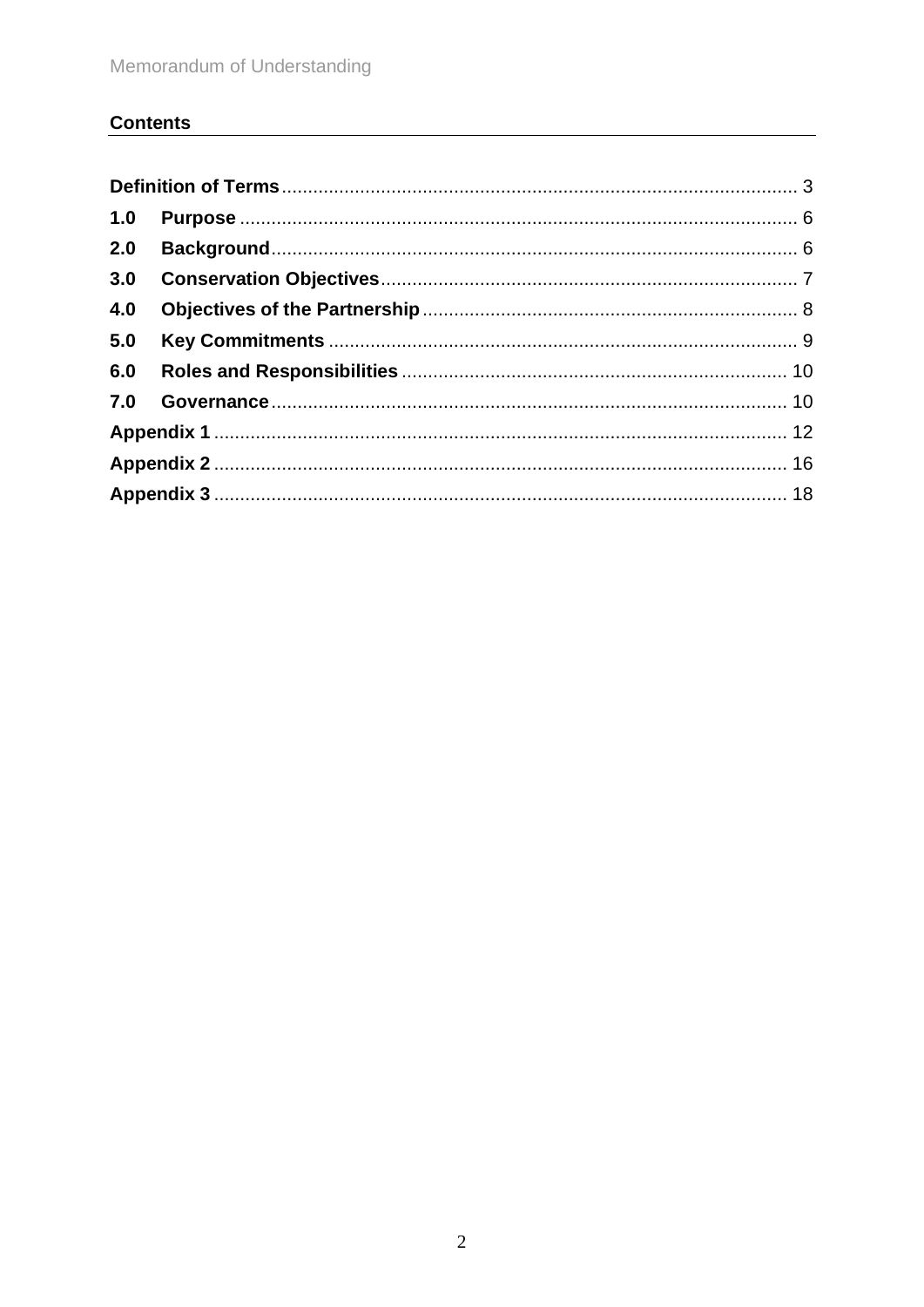# <span id="page-2-0"></span>**Definition of Terms**

In this Agreement the following words and expressions shall have the following meanings unless the context requires otherwise:

| <b>AONB Visitor Management</b><br><b>Strategy (VMS)</b>    | aims to deliver a sustainable quality visitor experience to the<br>Cannock Chase AONB. The Cannock Chase SAC mitigation<br>proposals (SAMMM) sit within the VMS.                                                                                                                                                                                                                                                                                                                                                                                                                                                                                                 |
|------------------------------------------------------------|------------------------------------------------------------------------------------------------------------------------------------------------------------------------------------------------------------------------------------------------------------------------------------------------------------------------------------------------------------------------------------------------------------------------------------------------------------------------------------------------------------------------------------------------------------------------------------------------------------------------------------------------------------------|
| <b>Appropriate Assessment</b><br>(AA)                      | is the second stage in a Habitats Regulations Assessment<br>process where consideration is given to the potential impacts<br>on the integrity of a European site (e.g. SAC), either alone or<br>in combination with other plans and projects, with regard to<br>the site's conservation objectives and to its structure and<br>function.                                                                                                                                                                                                                                                                                                                         |
| <b>Area of Outstanding</b><br><b>Natural Beauty (AONB)</b> | means Cannock Chase Area of Outstanding Natural Beauty<br>which the Cannock Chase SAC sits within. The Cannock<br>Chase Area of Outstanding Natural Beauty (AONB) is a legal<br>designation confirmed under the Countryside and Rights of<br>Way Act 2000 (CROW). Please note that this may be updated<br>with an addendum when the Environment Bill is enacted.                                                                                                                                                                                                                                                                                                 |
|                                                            | An AONB is an outstanding landscape whose distinctive<br>character and natural beauty are so precious that it is in the<br>nation's interest to safeguard them. The designation seeks to<br>protect and enhance natural beauty whilst recognising the<br>needs of the local community and economy. For further<br>information please see http://www.cannock-chase.co.uk/.                                                                                                                                                                                                                                                                                        |
| <b>Competent Authority</b>                                 | An organisation becomes a competent authority under the<br>Habitats Regulations when the exercise of its functions will, or<br>may affect European Sites (for example classified Special<br>Protection Areas and designated SACs).                                                                                                                                                                                                                                                                                                                                                                                                                               |
| <b>Conservation Objectives</b>                             | objectives defined by Natural England to secure the<br>favourable conservation status of the qualifying features.<br>Each SAC has a formal description of the reasons why the<br>site has been designated, which is contained in the SAC<br>citation and which when combined with the Conservation<br>Objectives provide a framework which should inform any<br>'Habitats Regulations Assessments' that a competent<br>authority may be required to undertake. The Conservation<br>Objectives also inform any measures necessary to conserve<br>or restore the SAC and/or to prevent the deterioration or<br>significant disturbance of its qualifying features. |
| <b>Detailed Implementation</b><br>Plans (DIPs)             | a plan of actions to mitigate for the likely increase in the<br>number of visits resulting from new housing development<br>within 15km of the Cannock Chase SAC. A summary of the<br>two DIPs (Car Park and Site User Infrastructure, Education<br>and Engagement) can be found attached to Appendix 2.                                                                                                                                                                                                                                                                                                                                                          |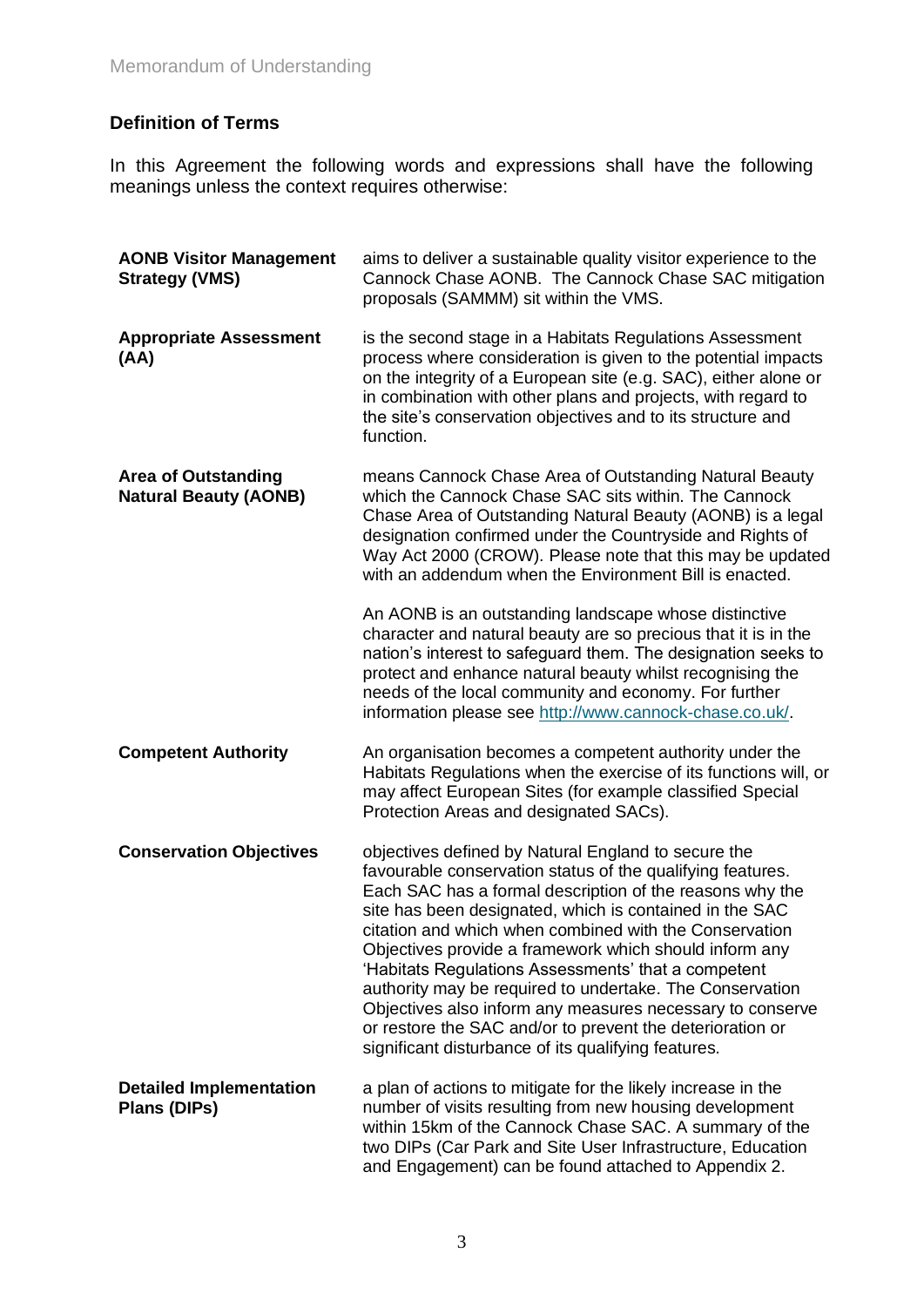| <b>Habitats Regulations</b>                                                               | the Conservation of Habitats and Species Regulations 2017<br>(as amended).                                                                                                                                                                                                                                                                                                                                                                                                                                                                                                   |
|-------------------------------------------------------------------------------------------|------------------------------------------------------------------------------------------------------------------------------------------------------------------------------------------------------------------------------------------------------------------------------------------------------------------------------------------------------------------------------------------------------------------------------------------------------------------------------------------------------------------------------------------------------------------------------|
| <b>Habitats Regulations</b><br><b>Assessment (HRA)</b>                                    | a formal assessment of the implications of new plans or<br>projects which are capable of affecting the designated interest<br>features of a European Site (e.g. SAC) before deciding<br>whether to undertake, permit or authorise such a plan or<br>project. This assessment comprises several distinct stages<br>which are conveniently and collectively described as a<br>'Habitats Regulations Assessment' (or HRA).                                                                                                                                                      |
| <b>Key Facilitators</b>                                                                   | means key facilitators to the Partnership with no voting rights                                                                                                                                                                                                                                                                                                                                                                                                                                                                                                              |
| <b>Partnership</b>                                                                        | means the organisations listed as the Partner Authorities.                                                                                                                                                                                                                                                                                                                                                                                                                                                                                                                   |
| <b>Relevant period</b>                                                                    | the residential development forecast within the Zone of<br>Influence that relates to each of the Partnership Authorities'<br>Local Plan periods.                                                                                                                                                                                                                                                                                                                                                                                                                             |
| <b>Special Area of</b><br><b>Conservation (SAC)</b>                                       | is a strictly protected site designated under the EC Habitats<br>Directive, described by the UK Government as 'Our best<br>examples of habitats that are either threatened or valuable<br>within the EU'. The overall objective of the Habitats Directive<br>is defined in Article 2 which specifies in particular that:<br>Measures taken pursuant to this Directive shall be designed<br>to maintain and restore, at a favourable conservation status,<br>natural habitats and species of wild fauna and flora of<br>Community interest.                                   |
|                                                                                           | SAC designation requires Member States to establish<br>conservation measures which correspond to the ecological<br>requirements of Annex I habitats and Annex II species<br>present on the site (Article 6.1), and to take appropriate steps<br>to avoid deterioration of the natural habitats and habitats of<br>species, as well as significant disturbance of species, for<br>which the site is designated (Article 6.2) The Habitats<br>Directive is primarily transposed in England under the<br>Conservation of Habitats and Species Regulations 2017 (as<br>amended). |
| <b>Strategic Access</b><br><b>Management and</b><br><b>Monitoring Measures</b><br>(SAMMM) | the plan of actions to mitigate for the likely increase in the<br>number of visits as a result of new housing development<br>within 15km of the Cannock Chase SAC that ran from April<br>2015 until March 2022. The mitigations after this date will also<br>be referred to as the DIPs.                                                                                                                                                                                                                                                                                     |
| <b>Windfall Housing</b>                                                                   | windfall housing sites are those that have come forward<br>unexpectedly and not identified for housing through the Local<br>Plan preparation process.                                                                                                                                                                                                                                                                                                                                                                                                                        |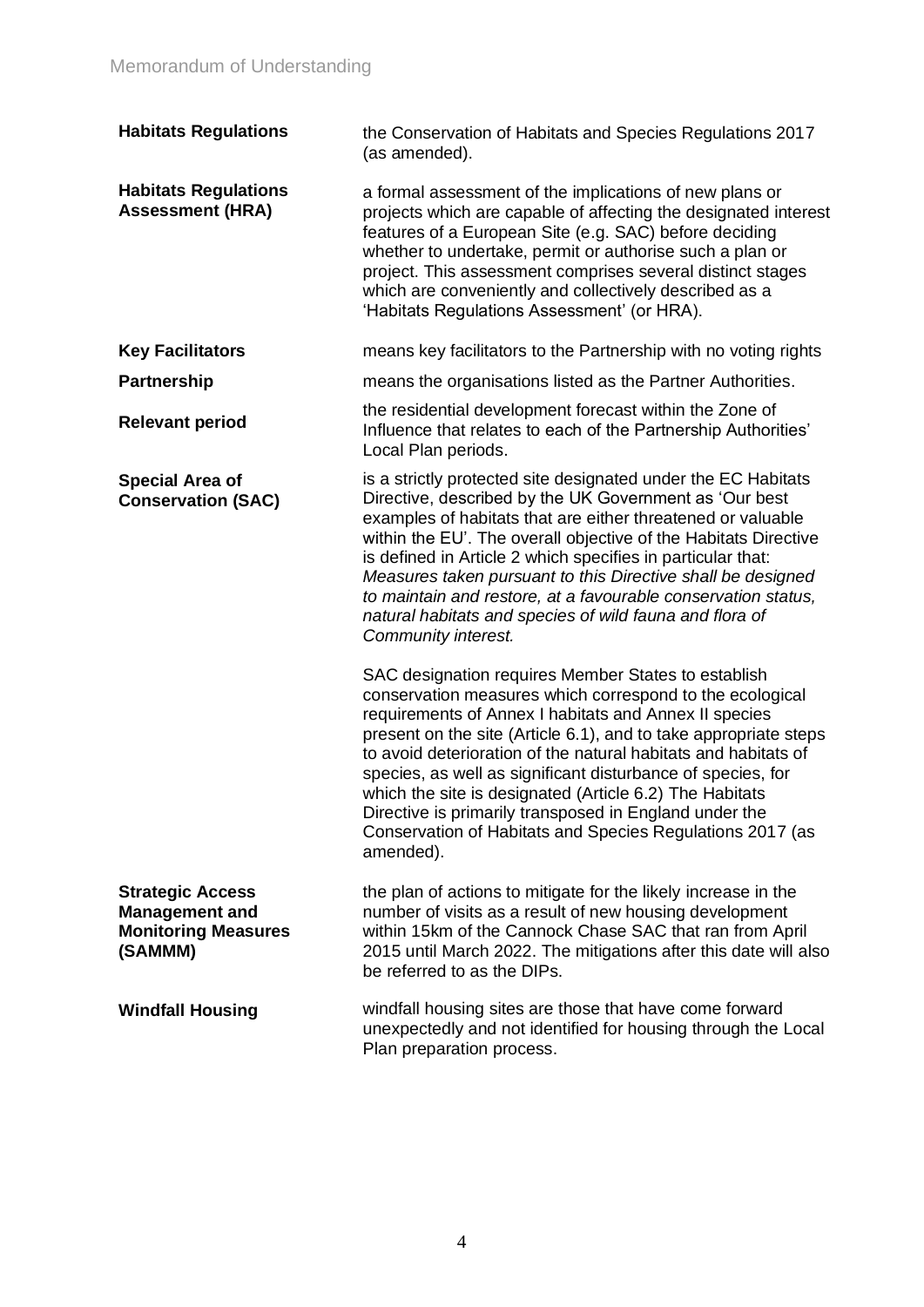**Zone of Influence** Research has shown that 75% of all visitors to the Cannock Chase SAC are from within a 15km radius of the SAC<sup>12</sup>. The planned level of residential growth within a 15 kilometre radius from the edge of Cannock Chase SAC is likely to have a significant effect on the SAC in the absence of mitigation. For the purpose of this MOU the 0-15km radius is defined as the Zone of Influence.

<sup>&</sup>lt;sup>1</sup> 'Cannock Chase SAC Visitor Survey' Footprint Ecology/Durwyn Liley, February 2013

<sup>&</sup>lt;sup>2</sup> 'Cannock Chase SAC Visitor Survey 2018' Footprint Ecology/Durwyn Liley, May 2019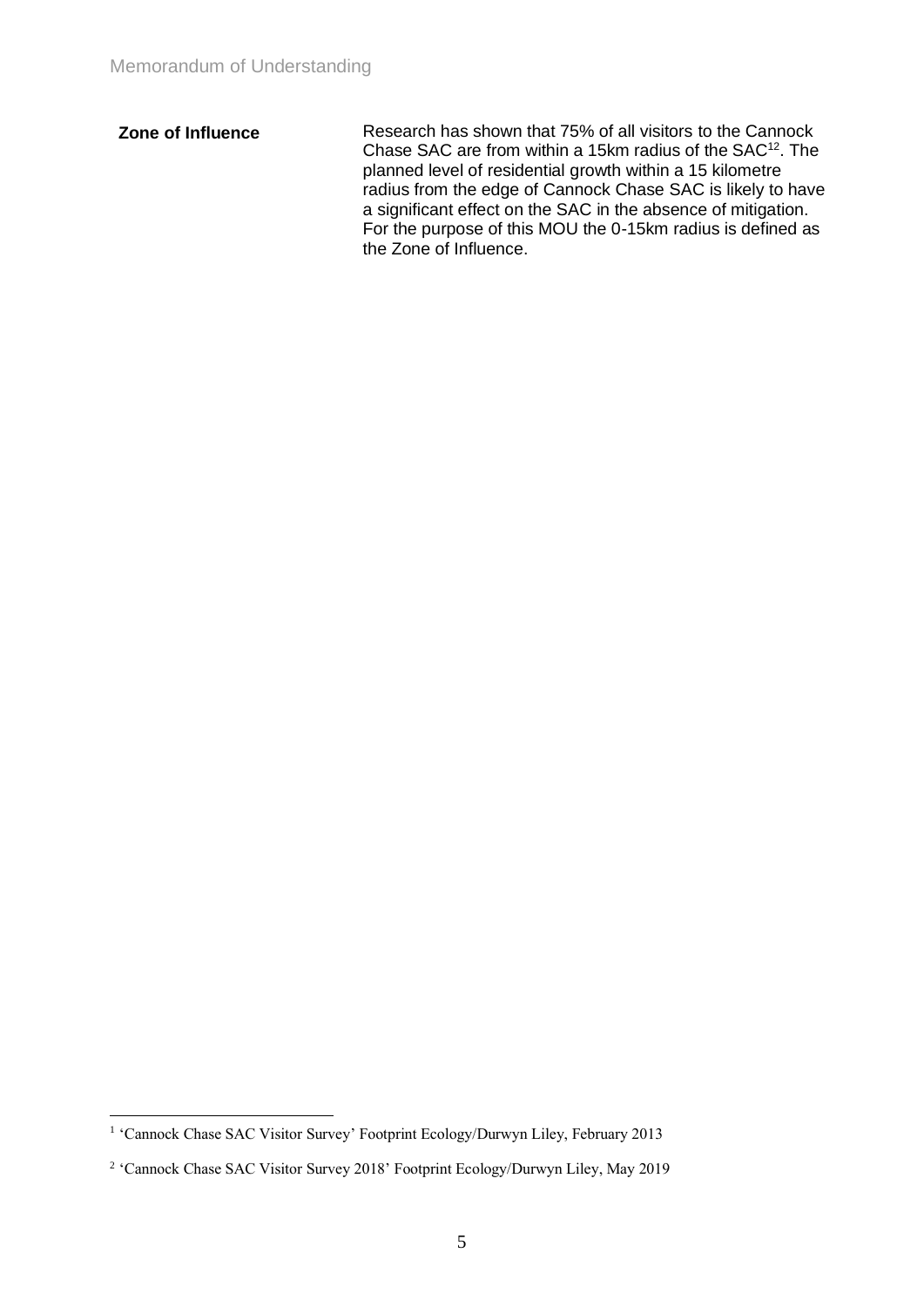# <span id="page-5-0"></span>**1.0 Purpose**

- 1.1 The Cannock Chase Special Area of Conservation (SAC) Partnership provides a framework for coordination between statutory bodies having land use planning responsibilities in relation to Cannock Chase SAC.
- 1.2 The key objective of the Partnership is to use statutory planning processes and specific site and visitor management measures to secure appropriate mitigation for the impacts on the Cannock Chase SAC of Development Plan policies and proposals contained in individual planning applications and projects, thereby ensuring that the integrity of the Cannock Chase SAC is maintained and the requirements of the Habitats Regulations are met.
- 1.3 This Memorandum of Understanding (MOU) sets out how the Cannock Chase SAC Partnership will take responsibility for a programme of measures to mitigate for the impact residential development has upon the Cannock Chase SAC, and how the Partnership will work together to review, prepare and implement common plans and policies to protect the Cannock Chase SAC, and promote its understanding and appreciation to help to deliver sustainable development.
- 1.4 This Partnership approach is to provide simplicity for planners and developers providing a consistent approach to the protection of the SAC from the significant effects of residential development through the delivery of a programme of mitigation. It must however be recognised that other forms of development<sup>3</sup> within the 0-15km zone which may give rise to additional visits to Cannock Chase SAC may need to carry out a Habitats Regulations Assessment (HRA). Participation in the developer contributions scheme is optional and if applicants do not wish to participate they will need to provide appropriate information to the Local Planning Authority to allow a bespoke Habitats Regulations Assessment.

# <span id="page-5-1"></span>**2.0 Background**

- 2.1 Sitting within the wider Cannock Chase Area of Outstanding Natural Beauty (AONB), the Cannock Chase SAC was designated in 2005 under the provisions of the European Habitats Directive, the majority of the site having previously been designated as a Site of Special Scientific Interest (SSSI) in 1987. Cannock Chase represents the largest area of heathland habitat surviving in the English Midlands and though much diminished in area from its original extent, as with all lowland heathland zones, the habitat and dependent species are of very high nature conservation importance.
- 2.2 The Annex I habitat, European Dry Heath is the primary reason for designation of the SAC. The character of this vegetation is intermediate between the upland or northern heaths of England and Wales and those of southern counties. Dry heathland communities belong to NVC types H8 *Calluna vulgaris* – *Ulex gallii* and H9 *Calluna vulgaris* – *Deschampsia flexuosa* heaths. Within the heathland,

<sup>&</sup>lt;sup>3</sup> Other development include but are not limited to Bed and Breakfast establishments, self catering holiday lets, hotels and gypsy sites.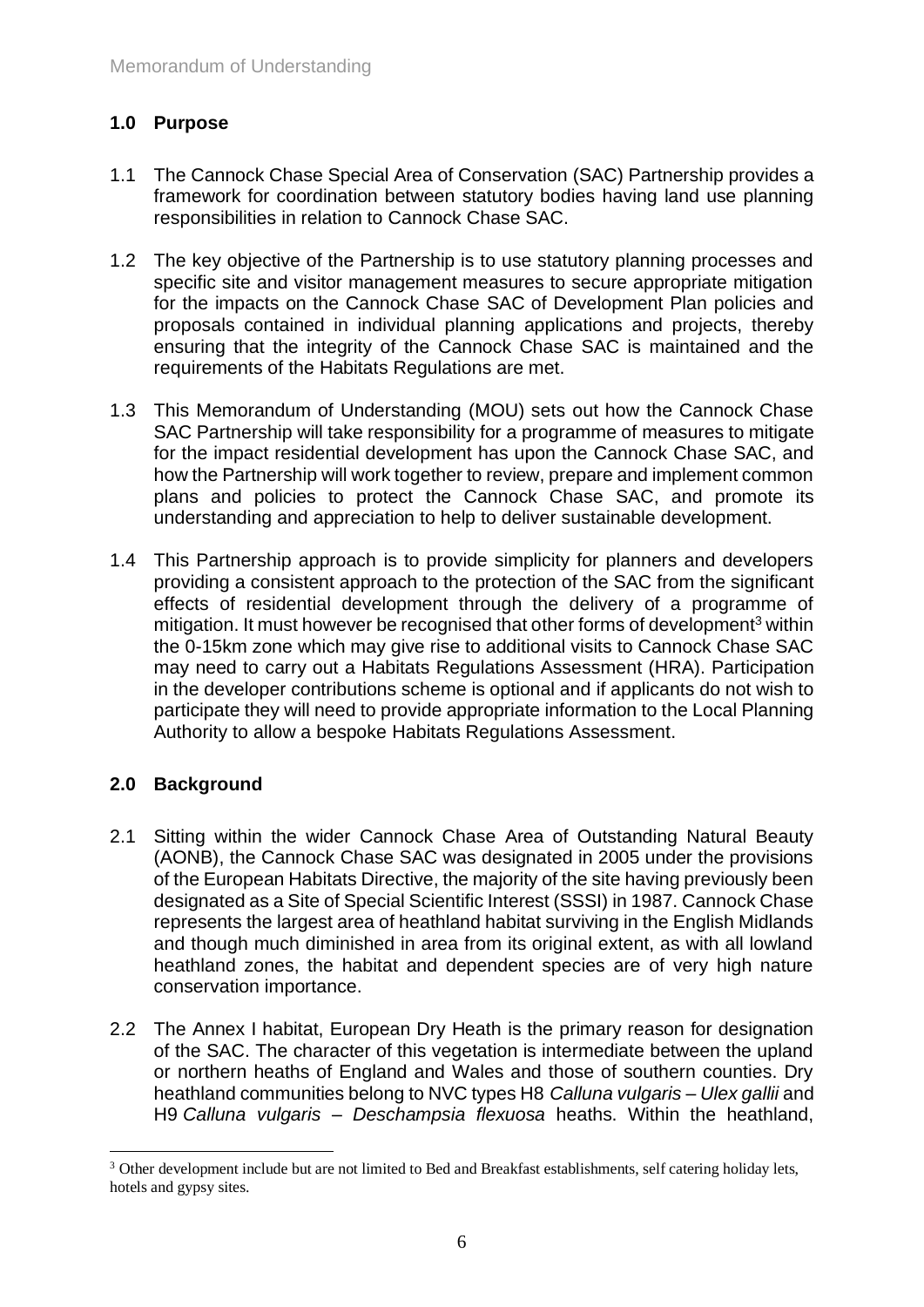species of northern latitudes occur, such as cowberry *Vaccinium vitis-idaea* and crowberry *Empetrum nigrum*. Cannock Chase has the main British population of the hybrid bilberry *Vaccinium intermedium*, a plant of restricted occurrence. There are important populations of butterflies and beetles, as well as European nightjar and five species of bats. The Annex I habitat that is present as a qualifying feature, but note a primary reason for selection of this site is **Northern Atlantic wet heaths with Erica tetralix.** Wet heath usually occurs on acidic, nutrient-poor substrates, such as shallow peats or sandy soils with impeded drainage. The vegetation is typically dominated by mixtures of cross-leaved heath *Erica tetralix*, heather *Calluna vulgaris*, grasses, sedges and *Sphagnum* bog-mosses.

- 2.3 The evidence base shows a range of impacts consistent with high visitor numbers<sup>45</sup>. An increase in visitor numbers on the scale expected is likely to have a significant effect on the Cannock Chase SAC unless measures are taken to prevent harm. The main impacts are the fragmentation of habitat from a multiplicity of paths and tracks, track and path widening with erosion, trampling and compaction, and eutrophication from dog fouling.
- 2.4 In October 2005, the judgment the European Court of Justice in the case of Flood Management Plans and the implications of Case C-6/04 Commission Vs United Kingdom, required the UK to extend the requirements of Article 6(3) and (4) of the Habitats Directive to include the assessment of the potential effects of spatial and land use plans on European sites. Evidence commissioned by the SAC Partnership suggests that the planned level of growth within a 15 kilometre radius of the SAC (as set out in Map 1) is likely to have a significant effect on the designated site. The effect of increased visitor numbers consists of additional damage from site use and vehicle emissions<sup>6</sup>. In granting planning permissions the Local Planning Authorities must comply with their duty under the Habitats Regulations as Competent Authorities to ensure appropriate mitigation is delivered prior to developments being built and new visits generated.

# <span id="page-6-0"></span>**3.0 Conservation Objectives**

# **3.1 European Site Conservation Objectives for Cannock Chase Special Area of Conservation**

# **Site Code: 0030107**

With regard to the SAC and the natural habitats and / or species for which the site has been designated (the 'Qualifying Features' listed below), and subject to natural change;

Ensure that the integrity of the site is maintained or restored as appropriate, and ensure that the site contributes to achieving Favourable Conservation Status of its Qualifying Features, by maintain or restoring:

<sup>4</sup> 'Cannock Chase SAC Planning Evidence Base Review' Footprint Ecology/Durwyn Lily, July 2017

<sup>5</sup> 'Cannock Chase SAC Planning Evidence Base Review Stage 2' Footprint Ecology/Durwyn Lily, July 2021

 $6$  NE advice letter to the partnership dated  $10/04/2013$  – Vehicle emission issues are dealt with outside the SAMMM and through the Local Plan or development process.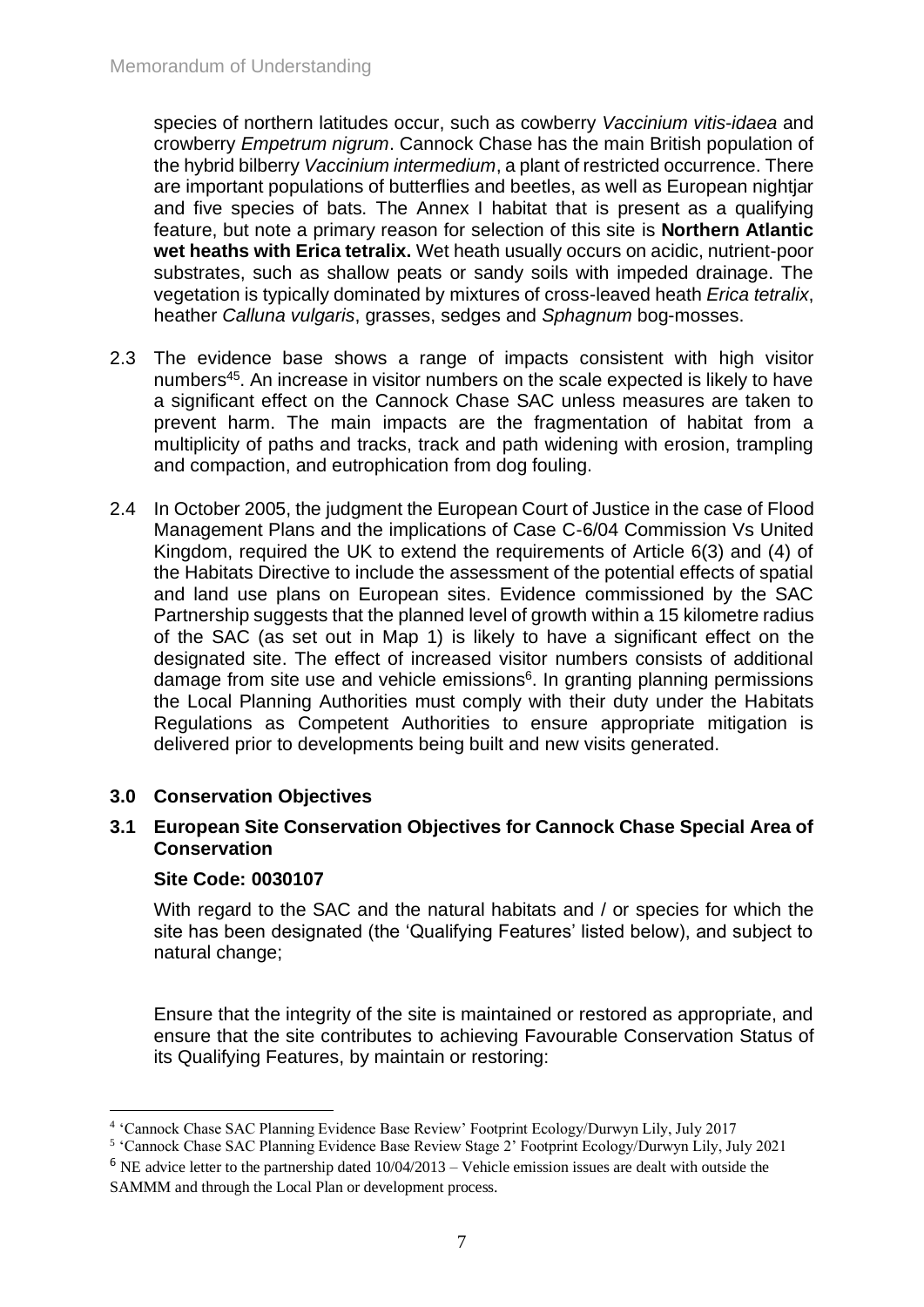- The extent and distribution of qualifying natural habitats;
- The structure and function (including typical species) of qualifying natural habitats; and,
- The supporting processes on which the qualifying natural habitats rely.
- 3.2 This document should be read in conjunction with the accompanying Supplementary Advice document, which provides more detailed advice and information to enable the application and achievement of Objectives set out above.

# **3.3 Qualifying Features:**

H4010. Northern Atlantic wet heaths with *Erica tetralix*; Wet heathland with crossleaved heath

H4030. European dry heaths

# <span id="page-7-0"></span>**4.0 Objectives of the Partnership**

- 4.1 The Partnership's overall objective is to facilitate sustainable residential development whilst ensuring compliance with the Habitats Regulations through securing appropriate developer contributions towards a programme of mitigation. Participation in the developer contribution scheme (as detailed at Appendix 1) is optional. Applicants will need to supply information to the Local Planning Authority to allow a bespoke Habitats Regulations Assessment to be undertaken if they do not wish to participate.
- 4.2 The objectives of the Cannock Chase SAC Partnership are to secure measures to mitigate for the effects of development<sup>7</sup> by:
	- Ensuring that the integrity of the site is maintained, that the site contributes to achieving the Favourable Conservation Status of its Qualifying Features and enabling the sustainable development of the area
	- Conserving the Cannock Chase SAC by ensuring that new development does not undermine the delivery of its Conservation Objectives
	- Raising awareness and understanding of the biodiversity of the Cannock Chase SAC
	- Achieving 'joined up' management with neighbouring protected landscapes and habitats.<sup>8</sup>

 $<sup>7</sup>$  Housing and other development such as tourist accommodation which requires HRA and would have an impact</sup> on the SAC.

<sup>&</sup>lt;sup>8</sup> The SAC mitigation proposals (SAMMM) sit within the wider AONB Visitor Management Strategy.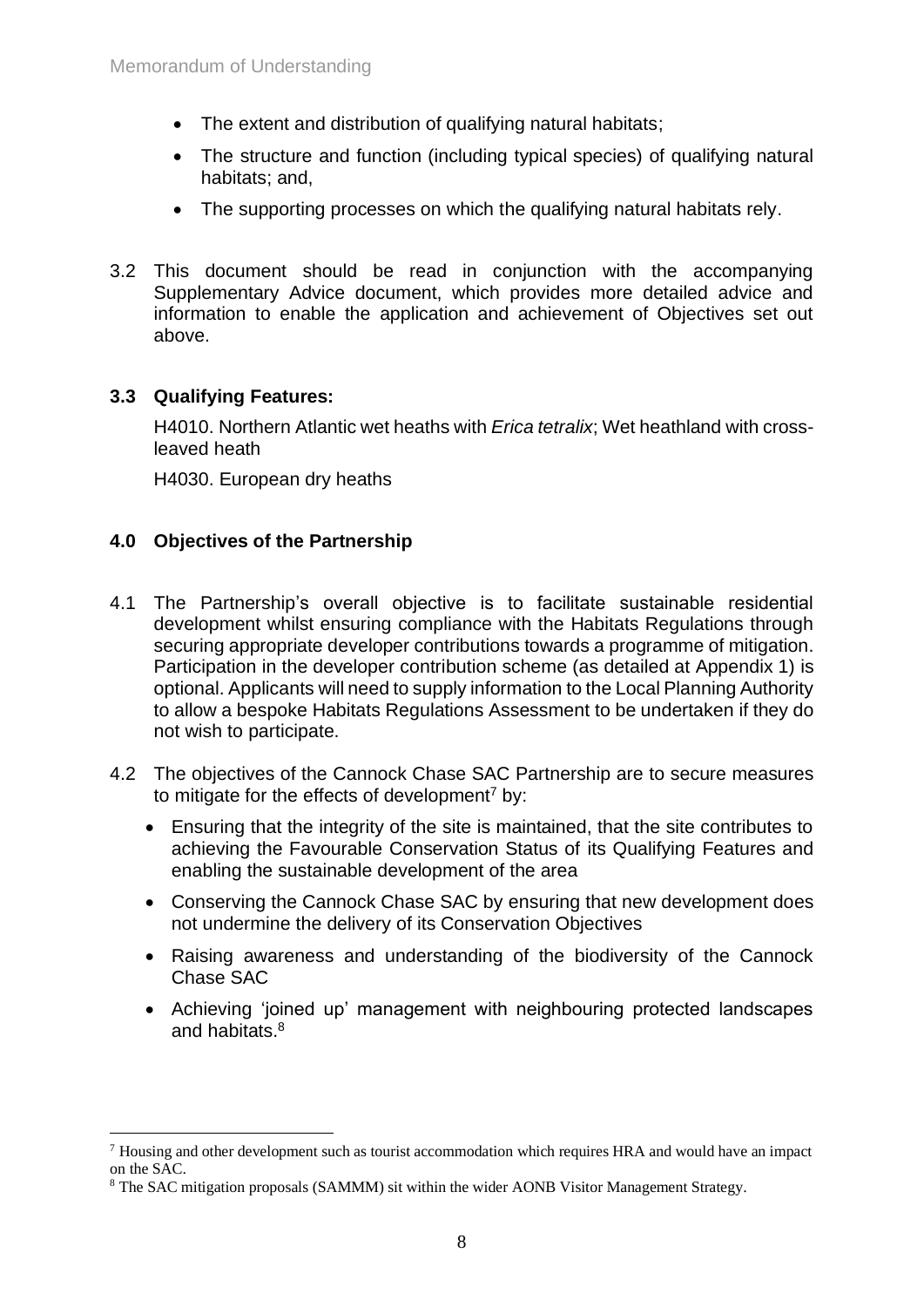# <span id="page-8-0"></span>**5.0 Key Commitments**

- 5.1 The Partner Authorities:
	- a) Will work together to develop and implement consistent planning policies in respect of Development Plan documentation and development processes which provide a framework to mitigate for the impact of residential development on Cannock Chase SAC.
	- b) Will collectively and individually ensure that all plans, projects, and management activities meet the requirements of the Habitats Regulations
	- c) Agree an evidenced planning obligations and Community Infrastructure Levy charging process will be used to seek contributions from housing proposals
	- d) Agree that from the date of this MOU, appropriate assessment of housing proposals within the 0-15km Zone of Influence (ZOI) set out in Map 1 will not be required unless these fall beyond the scope of established local housing targets as set out in Appendix 1 or where the applicant does not agree to make contributions.
	- e) Will develop, agree and monitor, through collaboration and engagement with key facilitators, landowners, including landowners and managers, a 15 year programme of mitigation for Cannock Chase SAC as set out in the Delivery Implementation Plans (DIPs) and based on the delivery of 21,671 dwellings<sup>9</sup>. The effectiveness of the DIPs mitigation proposals will be reviewed on a 5 year basis as part of the MOU review. The Partner Authorities acknowledge that specific projects may require decisions by landowners through their internal governance arrangements.
	- f) Will on an annual basis monitor housing delivery numbers on which the current mitigation actions in the DIPs are based. A review of the MOU and DIPs will be triggered if the annual review indicates the 21,671 homes figure is being approached within the 15 km ZOI.
	- g) Will work closely with key facilitators, including landowners, and other complementary designations and initiatives such as the AONB and the Connecting Cannock Chase Partnership and take account of other statutory designations
	- h) Agree that the area within which the mitigation will be undertaken is the statutorily designated areas of the Cannock Chase SAC, but on occasions will also extend to the wider adjoining areas in relation to specific issues, for example visitor and access network management, where a wider working area may be required to maintain favourable condition of a qualifying feature within the SAC.
	- i) Agree on the identity of the host Partner Authority which will hold the developer contributions and will act as the financially accountable body. The developer contributions will be spent collectively based on the DIPs. The details of these arrangements will be set out in a legally binding financial agreement between the contributing Partner Authorities and the host Partner

<sup>9</sup> Table 2 Cannock Chase Special Area of Conservation Planning Evidence base Review Stage 2 ( 2021)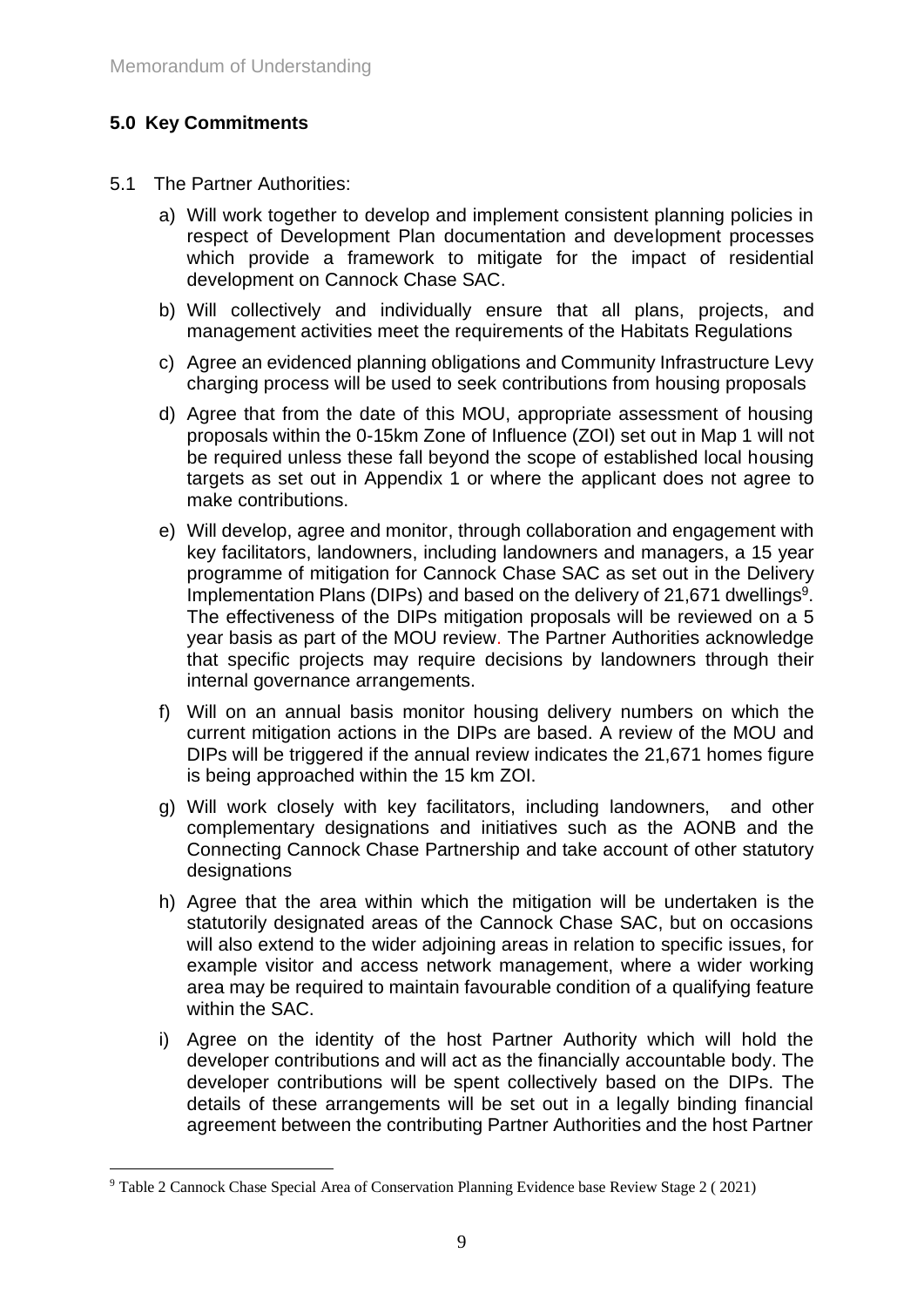Authority. The level of contributions from each Partner Authority towards the DIPs, whilst this MOU is in force, is provided in Appendix 1 and will be monitored annually by agreement of the Partnership.

- j) The finance agreement shall contain provisions to deal with the following matters:
	- o The scope of the duties, rights and obligations of the host Partner Authority to the other Partner Authorities and third parties;
	- o Responsibility for the recruitment and employment of the SAC Project Team;
	- o An indemnity from the other Partner Authorities in favour of the employing Partner Authority in relation to the costs of employing the SAC Team, including on-costs and redundancy payments; and
	- o Obligations on the host Partner Authority to report regularly and comply with audit and other public sector requirements
- k) Will agree a protocol for decision making on spending the developer contributions based on the mitigation plan (DIPs).

# <span id="page-9-0"></span>**6.0 Roles and Responsibilities**

- 6.1 Although only Competent Authorities have statutory responsibilities, it is acknowledged that other key facilitators participate in the management of the SAC in order to deliver programmes and specific projects.
- 6.2 The governance of the project will be determined through the Terms of Reference (Appendix 3).

# <span id="page-9-1"></span>**7.0 Governance**

- 7.1 The following governance arrangements and protocols will be maintained to ensure that the requirements of the programme of mitigation and therefore the Habitats Regulations are satisfied. It is proposed that the following governance arrangements are established, with the partnership management structure to be reviewed on a 12 month basis:
	- Cannock Chase SAC Joint Strategic Board to meet, or receive reports a minimum of quarterly or as required, with an annual rotating chair from each local authority (as listed in the table at Appendix 1), and supported by the Cannock Chase SAC Project Officer. It will consist of senior representatives from each of the organisations listed in this MoU. Advisory members may be co-opted to represent a specific area of interest or issue of consideration. Terms of Reference have been agreed and are at Appendix 3<sup>10</sup>.

<sup>&</sup>lt;sup>10</sup> Terms of Reference including membership and voting powers agreed through supporting documents at Appendix 3.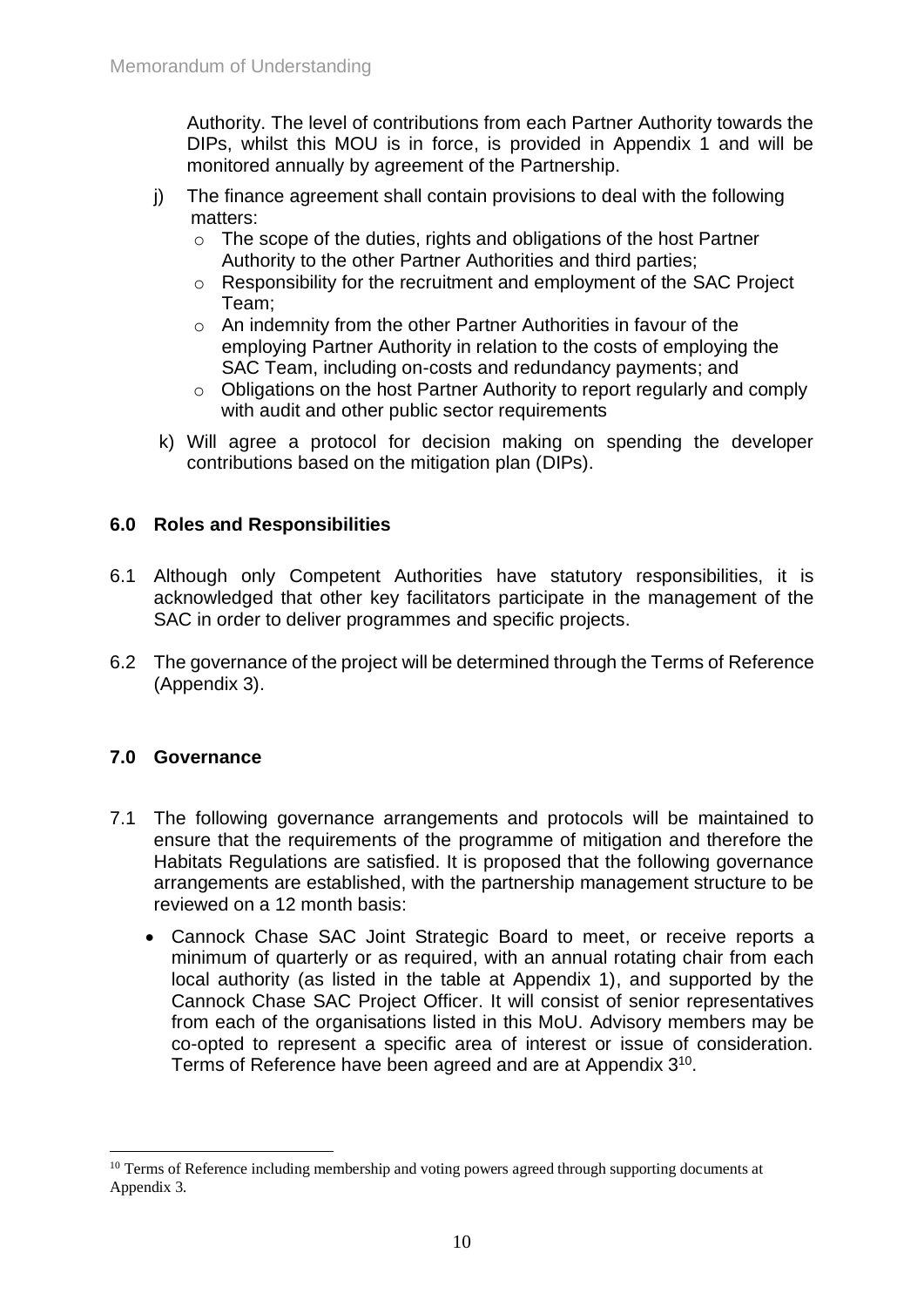• Cannock Chase SAC Project Group will meet monthly or as required, to coordinate and quality assure project delivery, i.e. what is being delivered, where, when and by whom to avoid duplication of effort. This Group will be supported by the Cannock Chase SAC Project Officer and consist of officers from each of the organisations listed in this MOU along with representatives from appropriate organisations in advisory roles. Terms of Reference have been agreed and are at Appendix 3<sup>11</sup>.

# **8.0 Commencement and Termination**

8.1 This MOU will take effect when it has been signed by all Partners or agreed by the Joint Strategic Board. It is anticipated that this MOU will operate for a period of five years when it will be reviewed. It may be amended by agreement in writing between all Partners. A Partnership member may withdraw from the Partnership at any time by giving 12 months' notice in writing to all Parties.

<sup>&</sup>lt;sup>11</sup> Terms of Reference including membership and voting powers agreed through supporting documents at Appendix 3.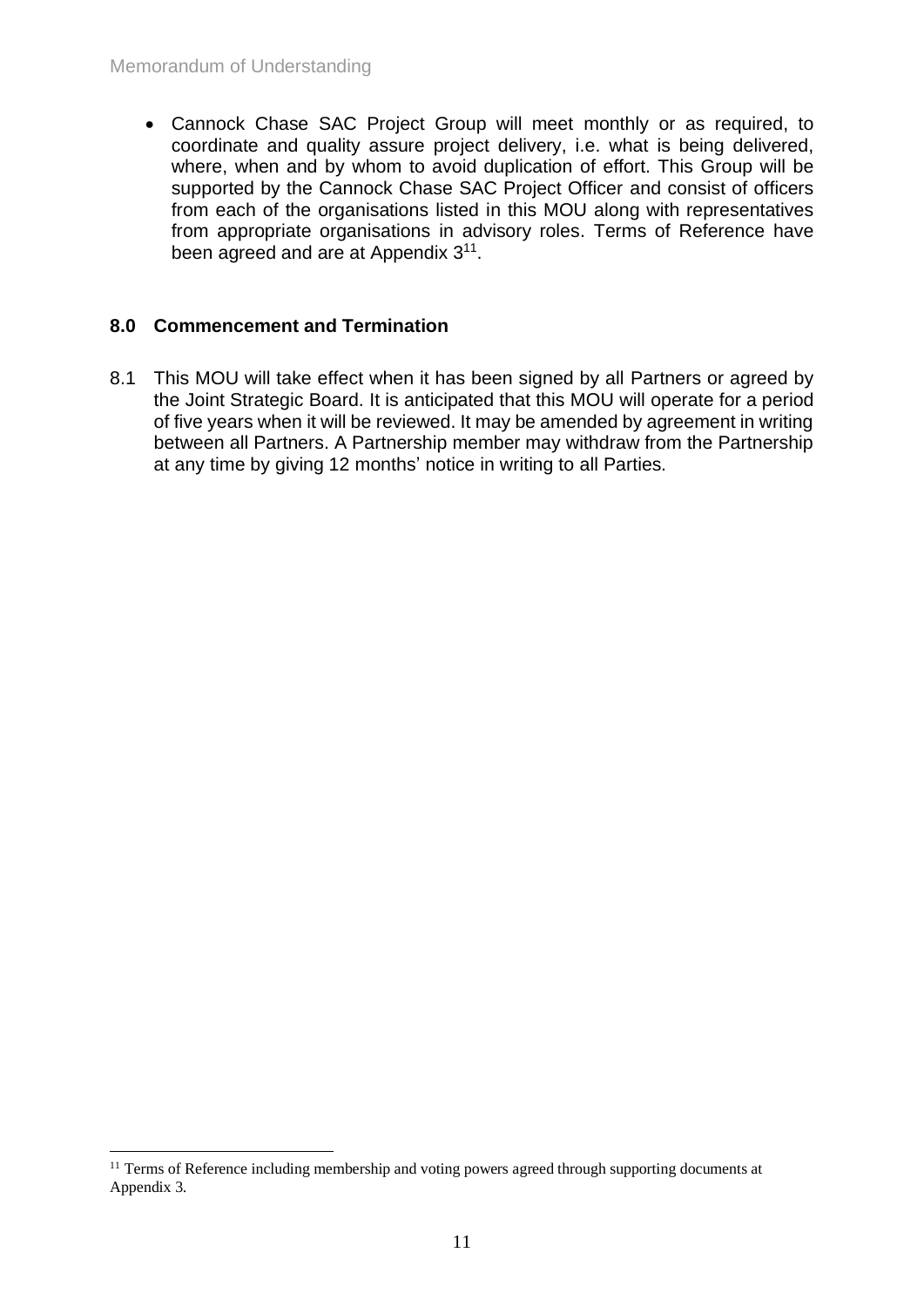# <span id="page-11-0"></span>**Map 1**



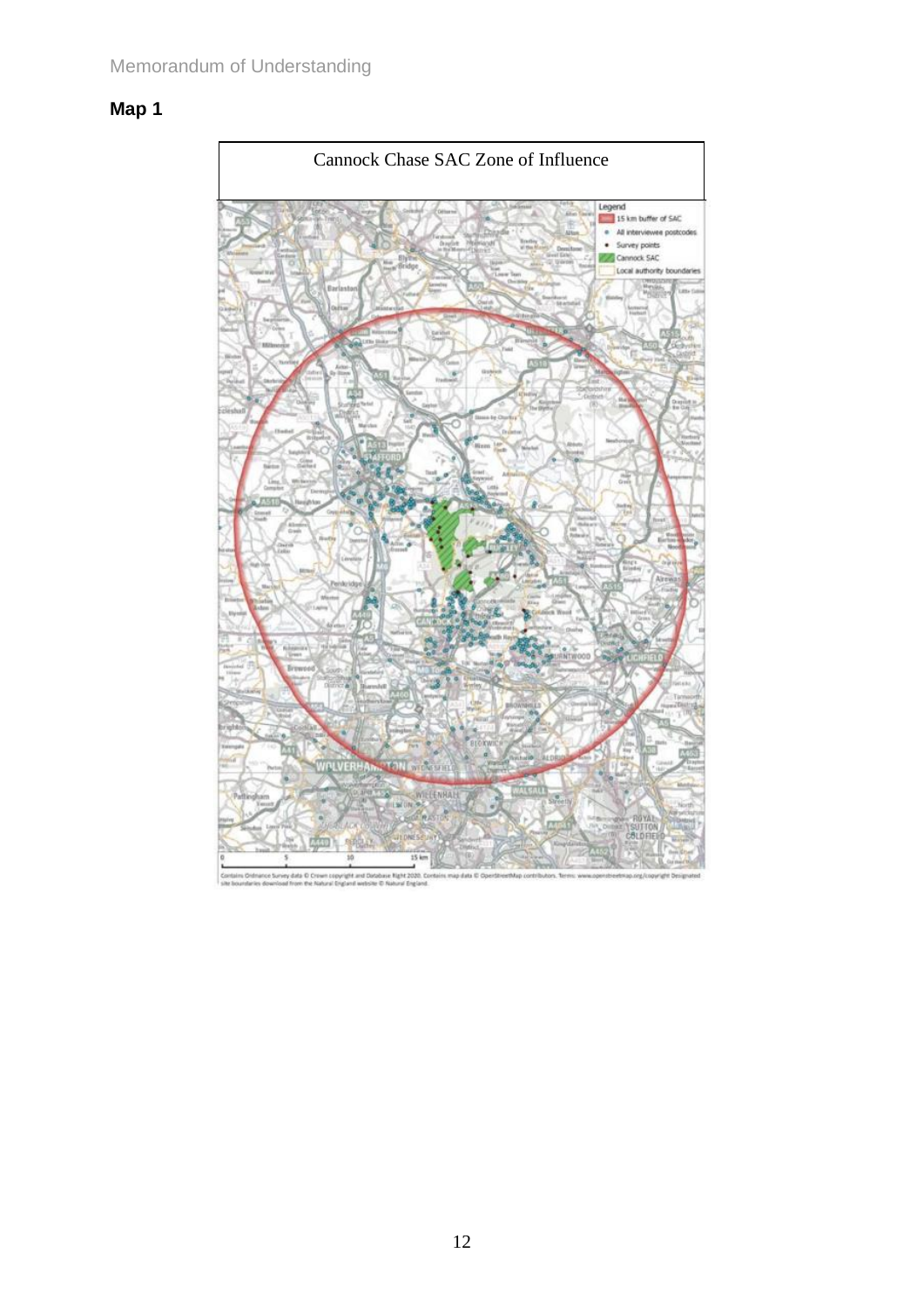# **The Level of Contributions**

- A1.1 The total cost of the programme of measures required to mitigate for the impact on Cannock Chase SAC of residential development within 15km of the Cannock Chase SAC proposed in current and emerging Local Plans over their Relevant Period is £6,297,104. The details of this programme are provided in the DIPs at Appendix 2.
- A1.2 To provide certainty for the Development Plan process and for developers within the Zone of Influence, and to ensure transparency and accountability, a formulae approach has been adopted that sets out a mechanism for the calculation of developer contributions.
- A1.3 The total cost of the DIPs has been divided between the Partner Authorities in proportion to the number of homes proposed within the 15km ZOI of Cannock Chase SAC (as illustrated on Map 1) from 1<sup>st</sup> April 2022 onwards (excluding those which are likely to have planning permission as of end March 2022). The table below sets out the housing numbers, percentage split and proportion of funding which each Partner Authority falling within the 15km ZOI is required to contribute.

# **Table 1**

| <b>Local Authority in the</b><br>15km ZOI of the<br><b>Cannock Chase SAC</b> | <b>Housing Numbers</b><br>proposed in the<br>15km ZOI from<br><b>April 2022</b><br>(excluding sites<br>with planning<br>permission) | Percentage (%) of<br>total housing<br>delivery | <b>Monies to collect</b><br>for the DIPs* |
|------------------------------------------------------------------------------|-------------------------------------------------------------------------------------------------------------------------------------|------------------------------------------------|-------------------------------------------|
| <b>Cannock Chase</b>                                                         | 2,378                                                                                                                               | 11                                             | £690,993                                  |
| <b>City of Wolverhampton</b>                                                 | 1,364                                                                                                                               | 6.3                                            | £396,348                                  |
| <b>East Staffordshire</b>                                                    | 155                                                                                                                                 | 0.7                                            | £45,040                                   |
| <b>Lichfield</b>                                                             | 851                                                                                                                                 | 3.9                                            | £247,281                                  |
| <b>South Staffordshire</b>                                                   | 4,205                                                                                                                               | 19.4                                           | £1,221,878                                |
| <b>Stafford</b>                                                              | 5,412                                                                                                                               | 25                                             | £1,572,605                                |
| <b>Walsall</b>                                                               | 7,306                                                                                                                               | 33.7                                           | £2,122,959                                |
| <b>TOTAL</b>                                                                 | 21,671                                                                                                                              |                                                |                                           |
| <b>DIPs Cost</b>                                                             | £6,297,104                                                                                                                          |                                                |                                           |

A1.4 These contributions will be index linked and subject to an annual review each April in line with the 'All Items Group' (Item reference CHAW) of the Retail Prices Index.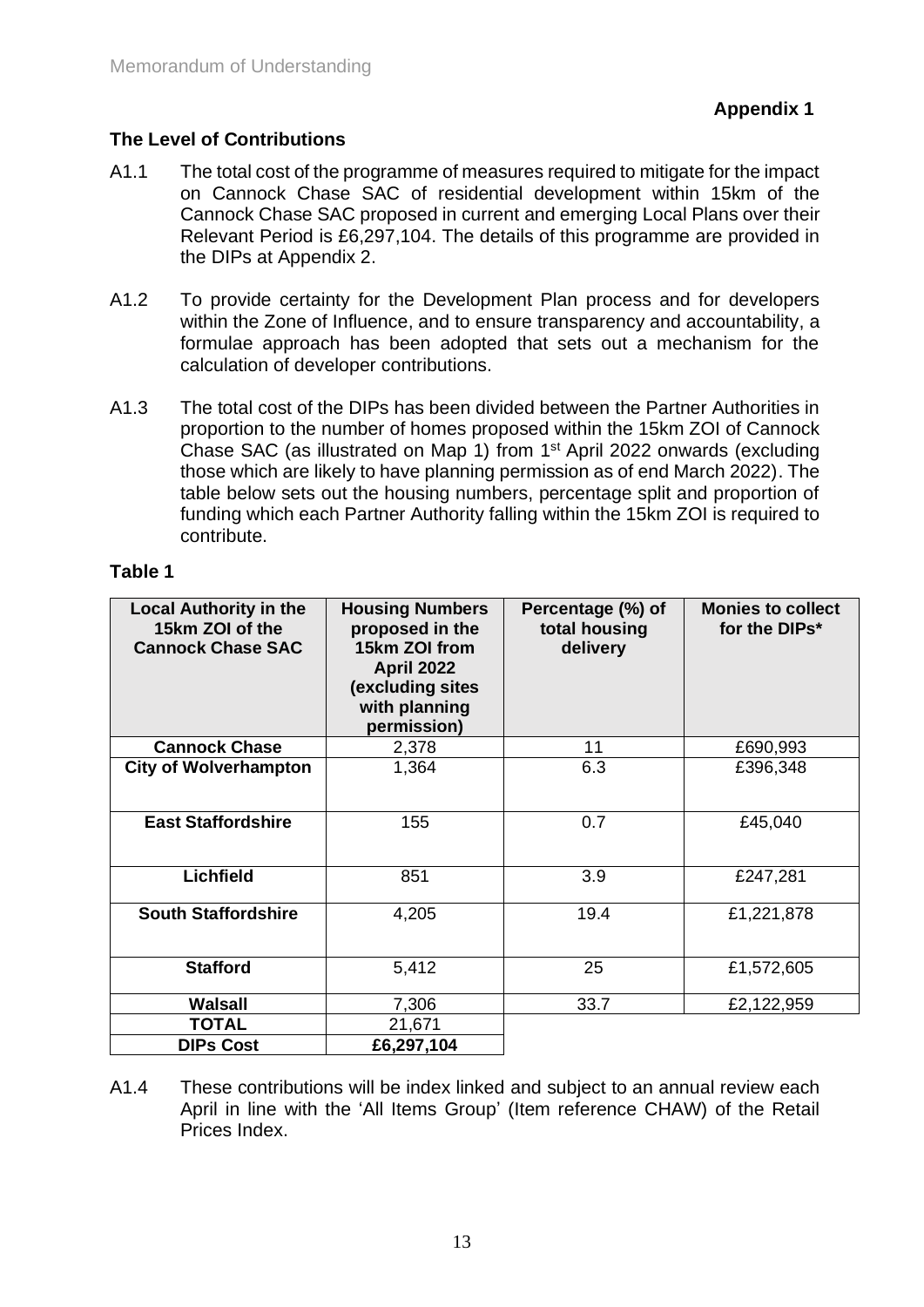- A1.5 It is at the discretion of individual Partner Authorities how to collect their total contribution from developments with the 15km ZOI. These contributions systems will be set out in each Partner Authority's 'Guidance to Mitigate the Impact of New Residential Development'. These documents and the calculations they contain may be subject to review. Other types of development and windfall housing sites not included in the calculations within the aforementioned guidance have the potential to impact upon Cannock Chase SAC, and these will need to be assessed and mitigation provided on an individual basis through discussions with Natural England and/or the relevant local authority. The estimated costings in the DIPs will be monitored and may be reviewed and rates recalculated when the MOU is reviewed.
- A1.6 The option remains for developers to undertake a Habitats Regulations screening assessment and, where necessary, a full appropriate assessment to demonstrate that a proposal will not, either alone or in combination, adversely affect the integrity of the Cannock Chase SAC.
- A1.7 In order for the Developer Contributions Scheme to mitigate the negative effects of development, it is important that the mitigation measures are implemented in a timely manner which reflects the rate at which development comes forward. Each local planning authority will agree the timescale prior to granting planning consent for the collection of developer contributions, which are required to ensure that mitigation is in place prior to occupation to prevent additional harm arising to the Cannock Chase SAC.
- A1.8 The new mitigation programme relates to the delivery of 21,671 homes<sup>12</sup> (which did not have planning permission as of  $1<sup>st</sup>$  April 2022) within the 15km ZOI from 1<sup>st</sup> April 2022 onwards. Monitoring of housing delivery and housing numbers proposed will be undertaken on an annual basis by the SAC Partnership. Where monitoring shows that delivery of any of the housing numbers proposed for a Partner authority, as set out in Table 1, are being approached, a review of this MOU will be triggered and new housing numbers and new mitigation measures will be considered.
- A1.9 The monies that have and will contribute to the DIPs, previously referred as the SAMMM are outlined in Table 2.

<sup>&</sup>lt;sup>12</sup> Table 2 Cannock Chase SAC Planning Evidence Base Review Stage 2 (2021)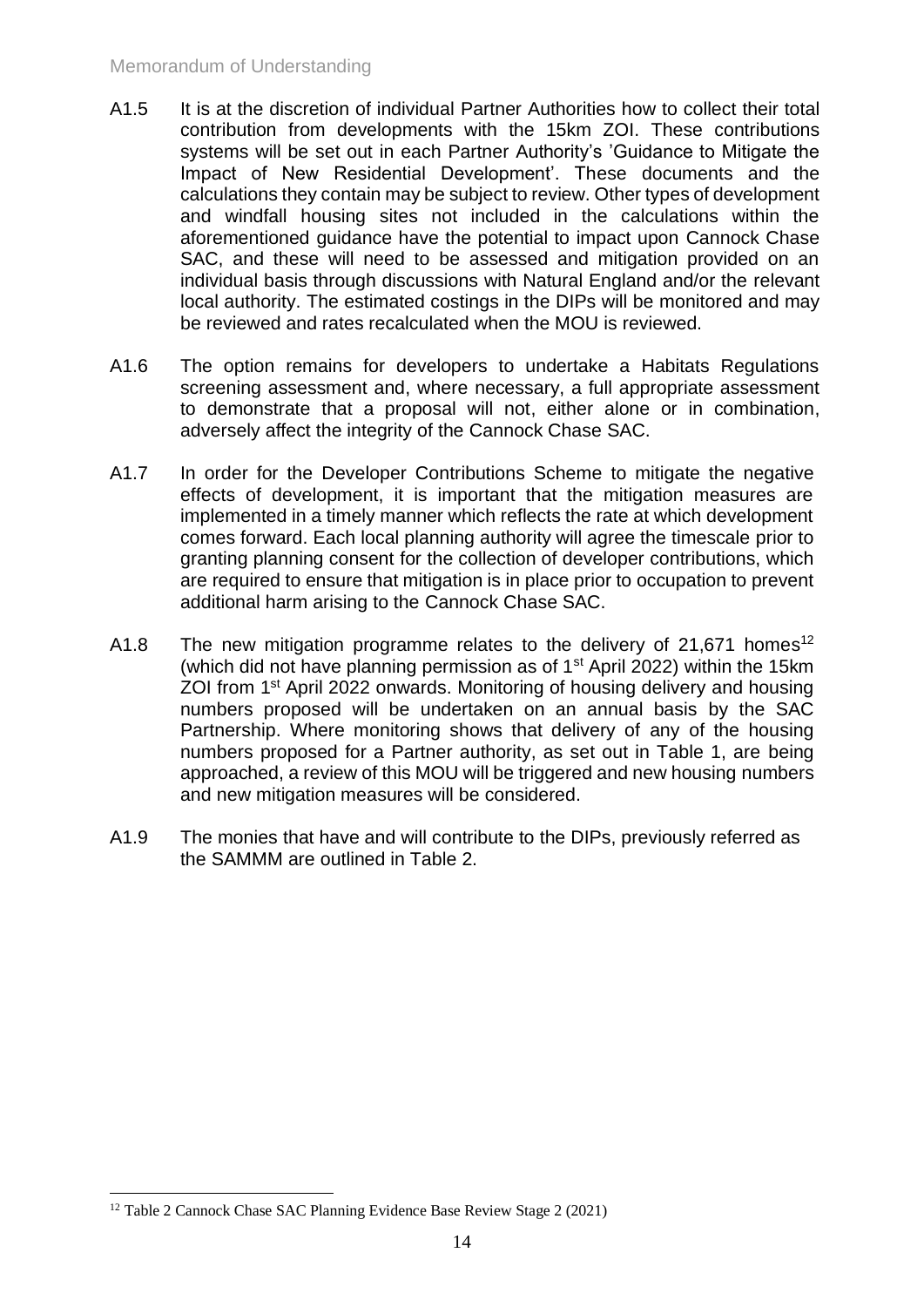#### **Table 2**

| <b>Local Authority in</b><br>the ZOI of the<br><b>Cannock Chase</b><br><b>SAC</b> | <b>Housing</b><br><b>Numbers</b><br>proposed in<br>the Zol | Percentage<br>(%) of total<br>housing<br>delivery | Monies to collect for the DIPs,<br>previously SAMMMs* |
|-----------------------------------------------------------------------------------|------------------------------------------------------------|---------------------------------------------------|-------------------------------------------------------|
| <b>Cannock Chase</b>                                                              | 1700                                                       | 20.0                                              | £394,232                                              |
| City of<br>Wolverhampton                                                          | 0                                                          | 0.0                                               | £0                                                    |
| <b>East Staffordshire</b>                                                         | 30                                                         | 0.4                                               | £6,957                                                |
| <b>Lichfield</b>                                                                  | 1715                                                       | 20.2                                              | £397,710                                              |
| <b>South Staffordshire</b>                                                        | 150                                                        | 1.8                                               | £34,785                                               |
| <b>Stafford</b>                                                                   | 4900                                                       | 57.7                                              | £1,136,315                                            |
| Walsall                                                                           |                                                            | 0                                                 | £0                                                    |
| TOTAL                                                                             | 8495                                                       |                                                   |                                                       |
| <b>DIPs Cost</b>                                                                  | £1,970,000                                                 |                                                   |                                                       |

A1.10 Developer contributions provided prior to the start date of the new mitigation programme (Table 3) will contribute to the 2011 – 2021 Strategic Access Management and Monitoring Measures plan (SAMMMs) relating to the 0- 8km Zone of Payment, outlined in the 2011 MoU and subsequent update in 2017<sup>13</sup>. It should be noted that the monies collected for the DIPs, previously the SAMMMs, or committed before April 2022 both exceed the original budget of £1,970,000.

# **Table 3**

| Local Authority in the ZOI of the<br><b>Cannock Chase SAC</b> | Monies already collected or committed before<br><b>April 2022</b> |
|---------------------------------------------------------------|-------------------------------------------------------------------|
| <b>Cannock Chase</b>                                          | £816,374.00                                                       |
| <b>City of Wolverhampton</b>                                  | £0                                                                |
| <b>East Staffordshire</b>                                     | £1,610.00                                                         |
| <b>Lichfield</b>                                              | £247,896.80                                                       |
| <b>South Staffordshire</b>                                    | £90,480.00                                                        |
| <b>Stafford</b>                                               | £896,283.00                                                       |
| <b>Walsall</b>                                                | £0                                                                |
| TOTAL                                                         | £2,052,643.80                                                     |

A1.11 As shown in Table 3, a supplementary £82,643.80 is expected to be collected prior to the commencement of the new DIPs from April 2022, because of higher number of homes being built than originally planned within the ZOI. Any supplementary monies that are to be collected through the previous SAMMM will be reallocated in order to finance mitigation measures in the new DIPs, as the SAMMM has been subsumed into the DIPs.

<sup>&</sup>lt;sup>13</sup> Memorandum of Understanding for the Cannock Chase Special Area of Conservation Partnership 2011-2021. 2011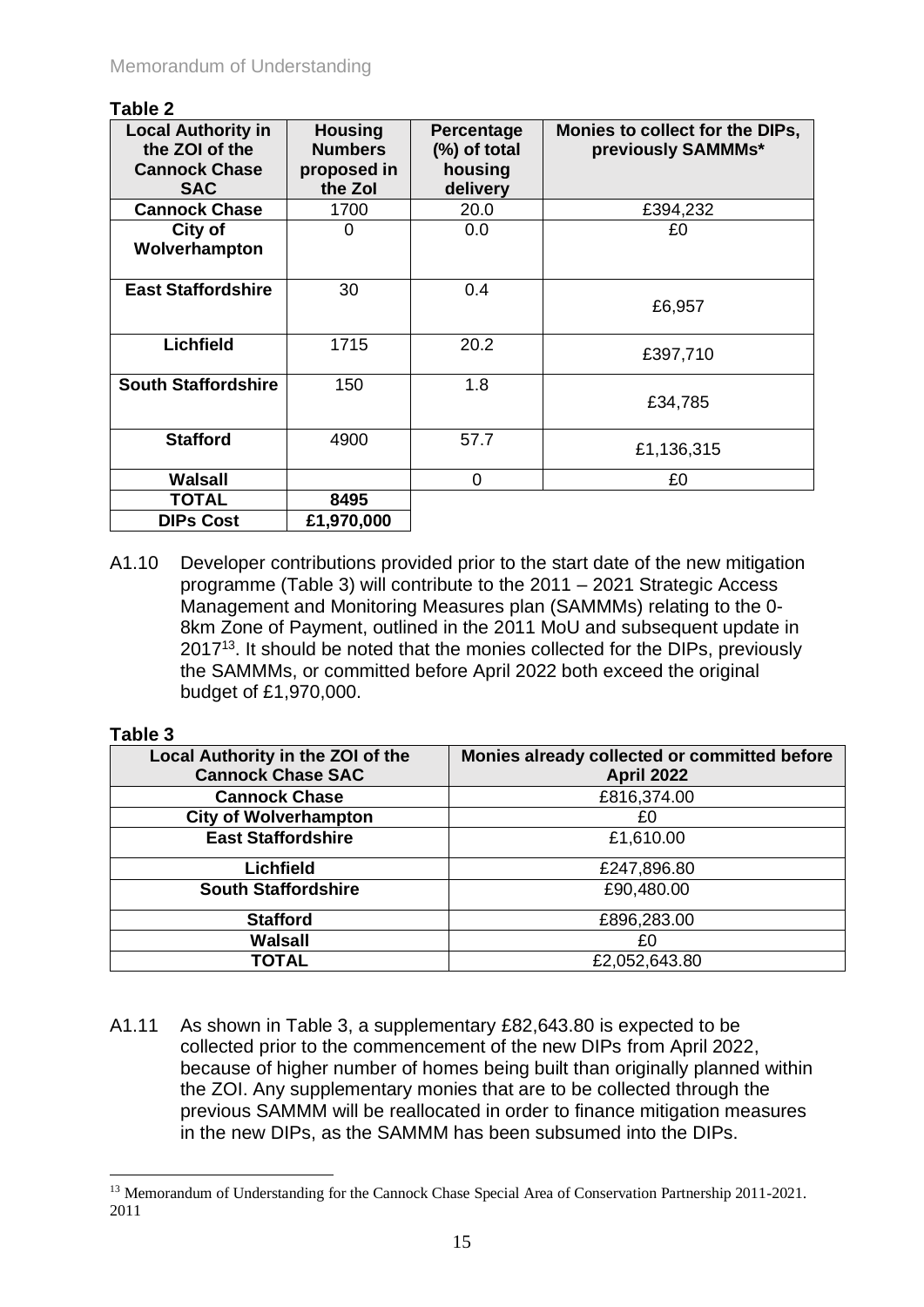# <span id="page-15-0"></span>**Detailed Implementation Plan**

A2.1 The following table of mitigation measures and estimated costings has been prepared by independent consultants in collaboration with the Cannock Chase SAC Partnership to set out Detailed Implementation Plans relating to the Cannock Chase SAC.

| <b>Item of Works</b>                                                                                       | <b>Amount</b><br>remaining<br>to be<br>funded |
|------------------------------------------------------------------------------------------------------------|-----------------------------------------------|
| Resources/events for Engagement Key Stages 1-2 (2020-2040)                                                 | £99,195                                       |
| Resources/events for Engagement Key Stages 3-4 (2020-2040)                                                 | £99,195                                       |
| Resources/events for Engagement with<br>key visitor groups (2020-2040)                                     | £30,000                                       |
| Creation of Central Website and hosting<br>until 2040                                                      | £10,500                                       |
| Special Project, Forestry England<br>Visitor/mountain bike centre south of<br>A460                         | £25,000                                       |
| Special Project, Marquis Drive<br>Masterplan                                                               | £25,000                                       |
| Special Project, Museum of Cannock<br>Chase, Community Hub                                                 | £25,000                                       |
| Circular routes created at each main<br>Car Park: pathworks                                                | £90,000                                       |
| Orientation panel in each main car-park<br>showing main promoted routes,<br>replacement after 10 years     | £15,800                                       |
| Additional staffing to increase face-to<br>face engagement, (equivalent to 3 full<br>time posts 2020-2040) | £2,364,000                                    |
| Special Project. Chase Rd                                                                                  | £25,000                                       |
| <b>Close Car Parks</b>                                                                                     | £150,000                                      |
| Material (temporary signs etc.) to close<br>damaging habitat fragmentation desire<br>lines                 | £10,000                                       |
| New road signs to replace existing ones                                                                    | £75,000                                       |
| Installation of Car Park Charging<br><b>Machines</b>                                                       | £70,000                                       |
| Cost to maintain improved car-parks<br>2020-2040                                                           | £704,900                                      |
| Circular routes created at each main<br>Car Park: way-markers, replacement<br>after 10 years               | £18,750                                       |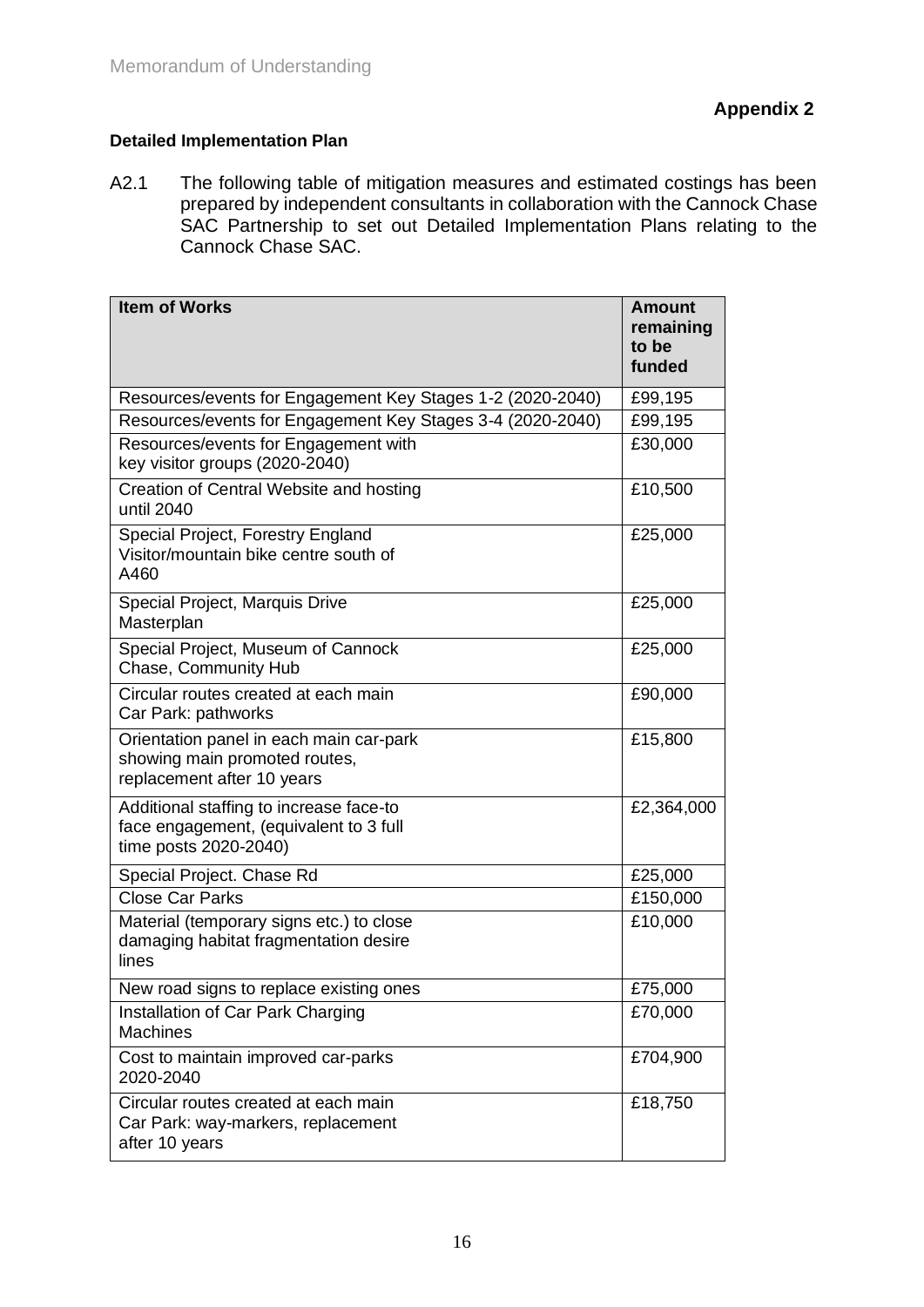| Circular routes created at each main<br>Car Park: finger posts, replacement<br>after 10 years          | £30,300    |
|--------------------------------------------------------------------------------------------------------|------------|
| Orientation panel in each main car-park<br>showing main promoted routes,<br>replacement after 10 years | £22,000    |
| CC SAC Team Admin Assistant (part time, 2020-2040)                                                     | £420,000   |
| CC SAC SAMMM Delivery Officer (2020-<br>2030                                                           | £400,000   |
| Project manager/Project officer post                                                                   | £765,000   |
| Monitoring: visitor survey at 5 year<br>intervals                                                      | £160,000   |
| Monitoring: Automated counters (15<br>counters)                                                        | £90,000    |
| Contigency (10%)                                                                                       | £572,464   |
|                                                                                                        | £6,297,104 |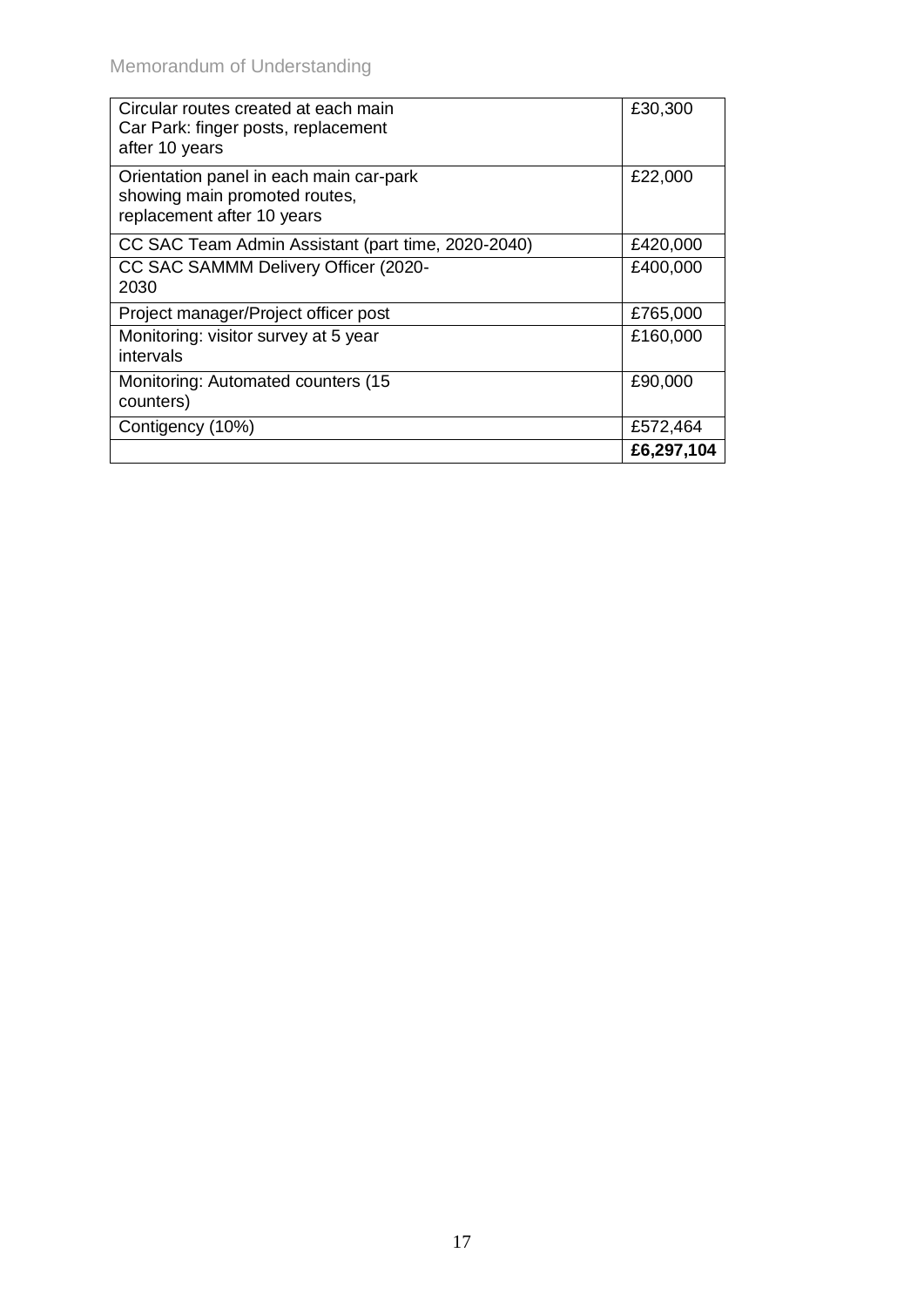**Appendix 3**

# <span id="page-17-0"></span>**Terms of Reference**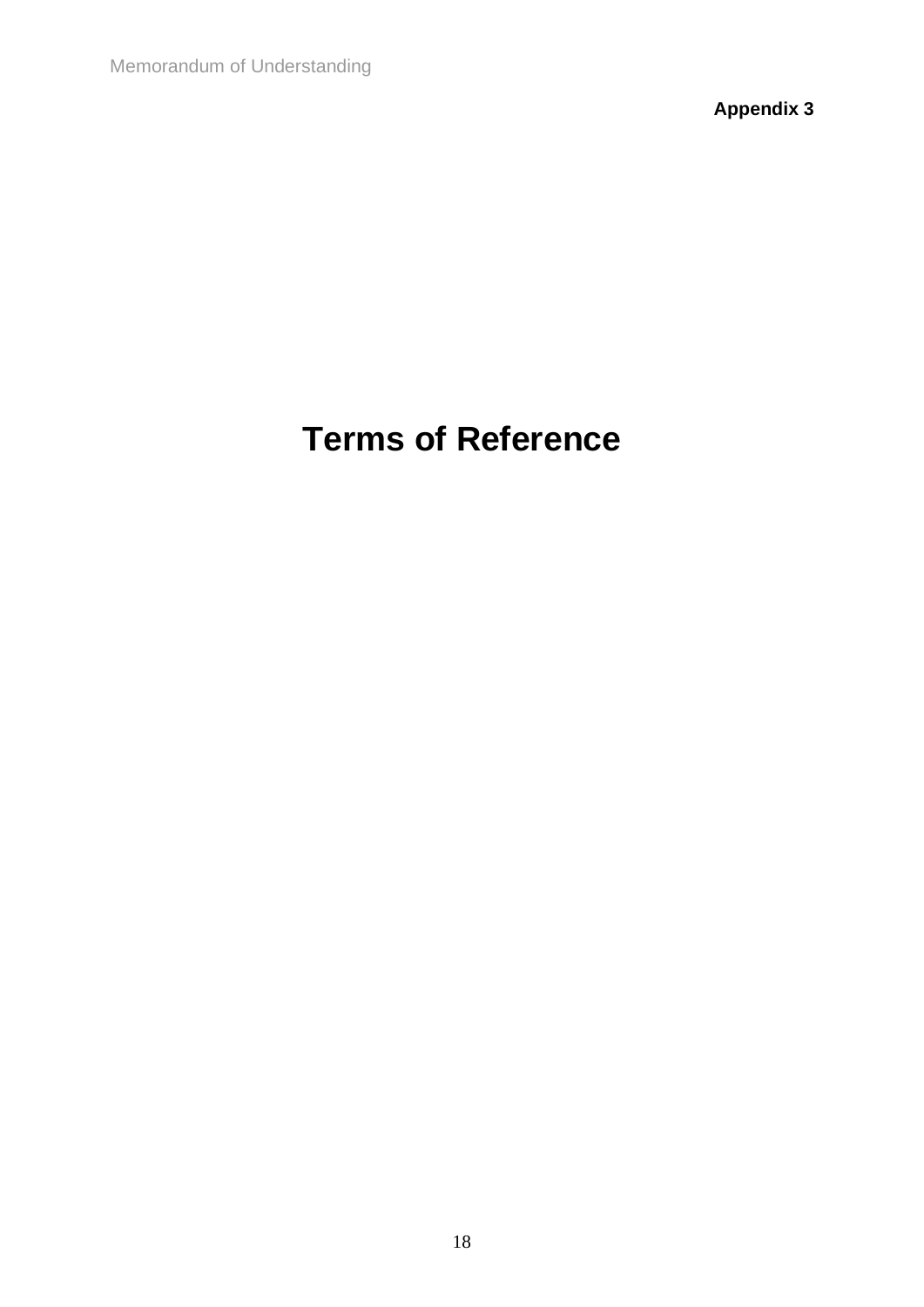# Terms of Reference

# Cannock Chase SAC Joint Strategic Board

# **1.0 Introduction**

- 1.1 The Cannock Chase Special Area of Conservation (SAC) Partnership provides a framework for coordination between statutory bodies having land use planning responsibilities in Cannock Chase SAC. These Terms of Reference set out how the Cannock Chase SAC Joint Strategic Board (JSB) will work together to coordinate the delivery of a programme of mitigation, prepare and implement common plans and policies to protect the SAC, promote its understanding and appreciation to help to deliver sustainable development.
- 1.2 The objective of the Partnership is to use statutory planning processes and specific site and visitor management measures to secure appropriate mitigation for the impacts on the Cannock Chase SAC through Development Plan policies and proposals contained in individual planning applications and projects, thereby ensuring that the integrity of the Cannock Chase SAC is maintained.
- 1.3 The Cannock Chase SAC Partnership as a whole will provide a vehicle for the agreement of mitigation measures, collection and use of planning obligation monies and monitoring of work carried out.

# **2.0 Status**

**Competent Authorities** include any statutory body or public office exercising legislative powers, whether on land or sea.

2.1 Each Competent Authority is individually responsible for meeting its duties under the Habitats Regulations. However by jointly preparing, implementing and reviewing the Detailed Implementation Plans (DIPs), it is anticipated that the Competent Authorities will be able to more effectively achieve the aims of the Habitats Regulations in relation to the Cannock Chase SAC, than if they acted alone. This will also relieve individual applicants from the burden of preparation of evidence for Habitats Regulations Assessment and will streamline this aspect of the development management process. To this end the Competent Authorities for the Cannock Chase SAC have formed this legal partnership overseen by this JSB with the Project Group coordinating the delivery, the accumulation of funds and undertaking additional works as directed. The JSB has no additional powers but serves to ensure that all Competent Authorities contribute to the implementation of the mitigation measures.

# **3.0 Composition**

- 3.1 The membership of the JSB will comprise representatives of all the Competent Authorities, as defined in the Habitats Regulations, for the Cannock Chase SAC and who have signed the Memorandum of Understanding.
	- The JSB will comprise one senior representative or their delegated officer representative from each of the Competent Authorities. Additional representatives may attend at the discretion of the Chairman.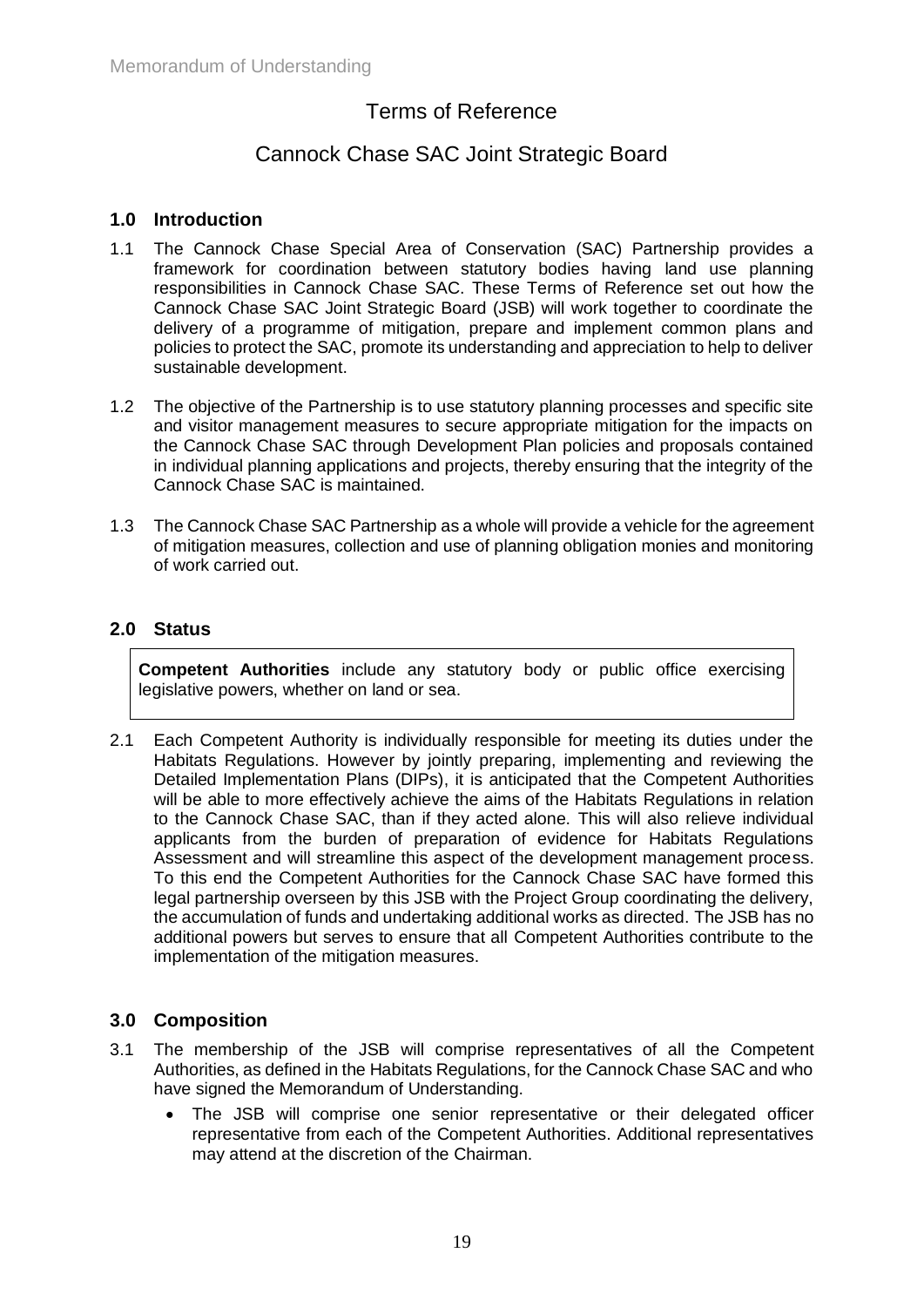# **4.0 Board Structure and Procedures**

- No Competent Authority will have authority over any of the other JSB members.
- The JSB will meet, or receive reports produced by an officer in a project management role, a minimum of quarterly or when required;
- Meetings of the Board will be chaired by each Competent Authority in turn annually.
- Officer support and secretariat services will be provided by the Cannock Chase SAC Project Officer (as defined in the DIPs)
- Agendas, reports and minutes of meetings will be circulated to relevant facilitators.
- The Project Group will be represented at meetings of JSB.
- Wherever possible, decisions made at the JSB will be by means of consensus. A quorum of 50% attendance plus one member will be required for decisions to be ratified. Where a decision is needed urgently, the incoming Chair has delegated authority to make the decision. This must then be reported to the next meeting for retrospective agreement.
- Where a member of the Partnership has proposed a project outside the agreed measures (SAMMM) that body is not entitled to vote on that item.
- Voting rights are limited to the full members of Cannock Chase SAC Partnership, one vote per full member authority.
- The Cannock Chase SAC Project Officer is not entitled to vote.
- With the agreement of members of the JSB members, advisory members may be coopted to represent a specific area of interest or issue of consideration

# **5.0 Remit**

#### 5.1 The JSB:

- Will exercise its function to secure compliance with the requirements of the Habitats Regulations.
- Will provide a forum for discussion of issues and coordination of activity in a private and confidential setting due to commercial sensitivity of the projects but make relevant reports available to the public where appropriate.
- Will oversee the development, implementation and monitoring of the DIPs, and agree an annual work programme and milestones based upon future projections in order to work towards achieving the Conservation Objectives for the SAC.
- Will collaborate with key facilitators when required on individual projects within the programme.
- Receive and review an annual report on the collection, management and spending of the planning obligations funding.
- Expects that representatives will commit to the actions for delivery within their respective organisations;
- Will review performance and delivery of actions within the plan and make decisions to ensure timely corrective action can be taken where necessary.
- Will advise/steer the Project Group on changing priorities based on evidence and commit to new actions where there is a shortfall in a timely manner.
- Will approve a working budget for the Cannock Chase SAC Project Officer or the officer undertaking this role whilst the post is vacant.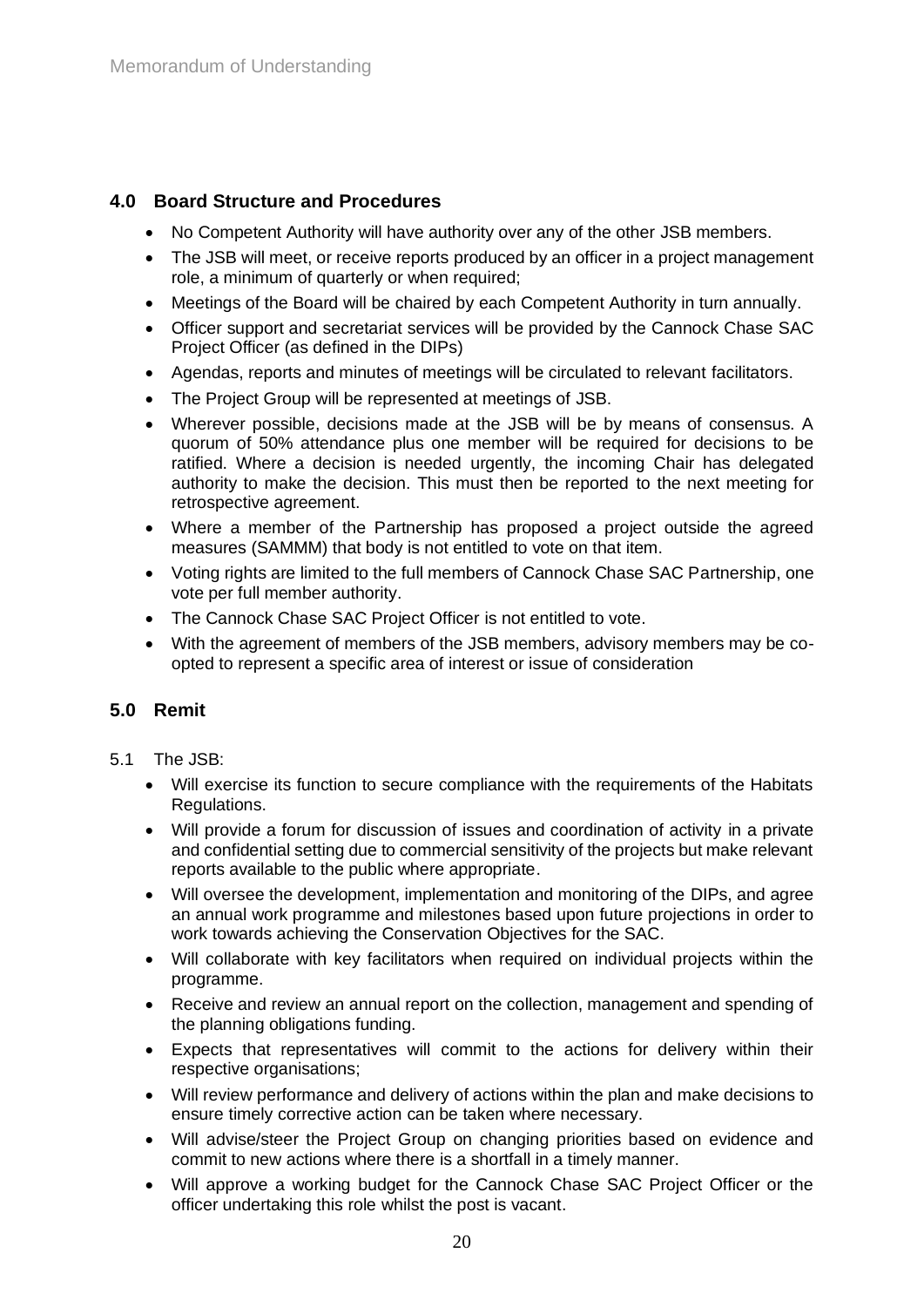- Will assess projects outside the DIPs over £10,000 for evidence that they are cost effective and provide greater additional mitigation than those within the SAMMM.
- Will rely on input from the Project Group to help inform their decisions and will direct the Project Group where additional/different actions are required.
- Will agree the frequency of the Project Group meetings.
- Will act on behalf of the Partnership organisations in commissioning studies, surveys and reports or other work on relevant matters (with landowner collaboration, where required), including making bids for joint funding and grants relating to the objectives of the body.
- Represent the Cannock Chase SAC and its objectives at public meetings, events, workshops and conferences as and when necessary and, promote and champion the work of the Partnership.
- Will review its Terms of Reference as may be appropriate.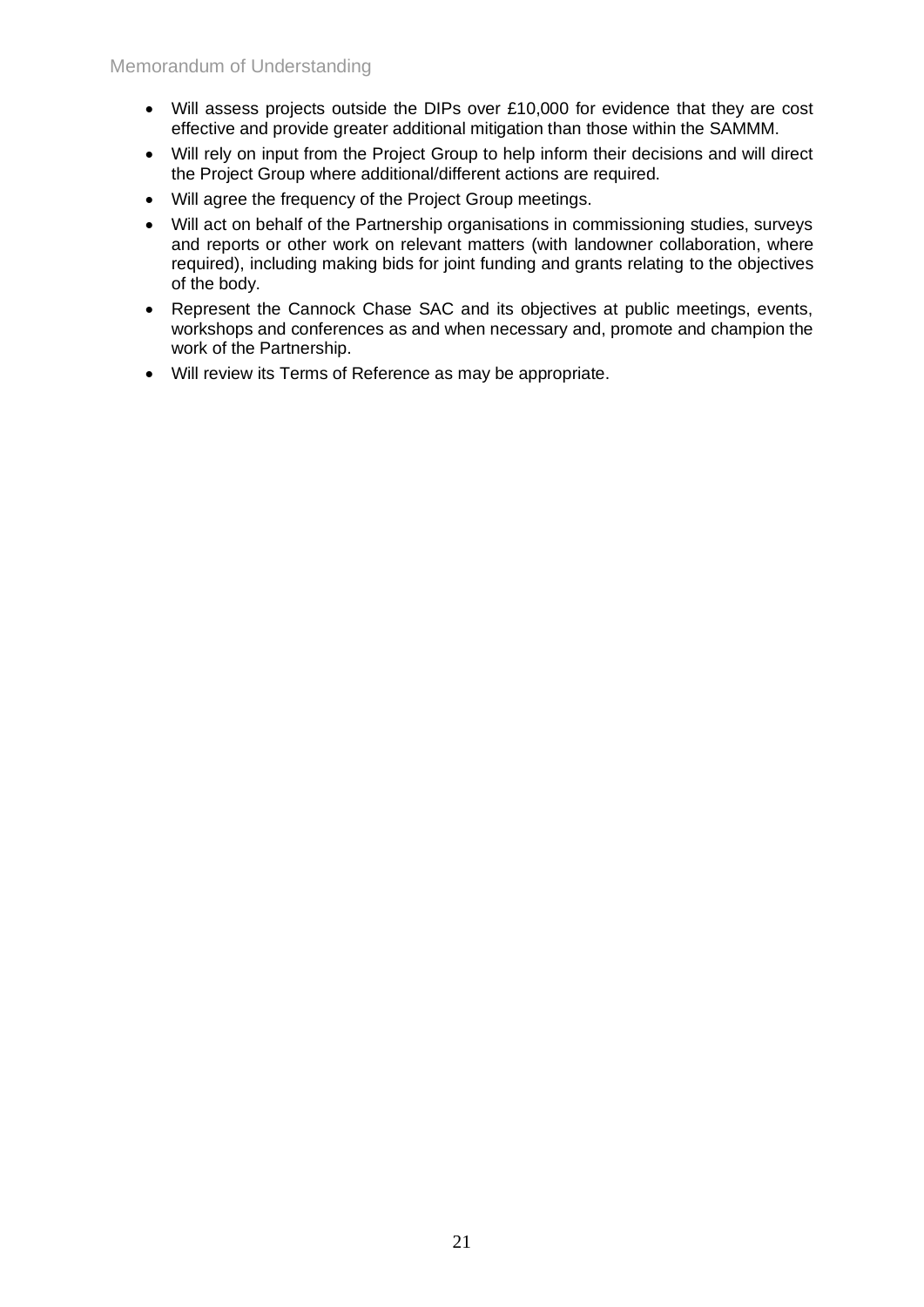# Cannock Chase SAC Project Group

# Terms of Reference

# **1.0 Introduction**

- 1.1 The Cannock Chase Special Area of Conservation (SAC) Partnership provides a framework for coordination between statutory bodies having land use planning responsibilities in Cannock Chase SAC. These Terms of Reference set out how the Cannock Chase SAC Project Group will work together to coordinate the delivery of a programme of mitigation, prepare and implement common plans and policies to protect the SAC, promote its understanding and appreciation to help to deliver sustainable development.
- 1.2 The objective of the Partnership is to use statutory planning processes and specific site and visitor management measures to secure appropriate mitigation for the impacts on the Cannock Chase SAC of Development Plan policies and proposals contained in individual planning applications and projects, thereby ensuring that the integrity of the Cannock Chase SAC is maintained.
- 1.3 The Cannock Chase SAC Partnership as a whole will provide a vehicle for the agreement of mitigation measures, collection and use of planning obligation monies and monitoring of work carried out.

# **2.0 Status**

**Competent Authorities** include any statutory body or public office exercising legislative powers, whether on land or sea.

2.1 Each Competent Authority is individually responsible for meeting its duties under the Habitats Regulations. However by jointly preparing, implementing and reviewing the Detailed Implementation Plans (DIPs), it is anticipated that the Competent Authorities will be able to more effectively achieve the aims of the Habitats Regulations in relation to the Cannock Chase SAC, than if they acted alone. This will also relieve individual applicants form the burden of preparation of evidence for Habitats Regulations Assessment and will streamline this aspect of the development management process. To this end the Competent Authorities for the Cannock Chase SAC have formed this legal partnership overseen by the Joint Strategic Board (JSB) with the Project Group coordinating the delivery, the accumulation of funds and undertaking additional works as directed. The JSB has no additional powers but serves to ensure that all Competent Authorities contribute to the implementation of the mitigation measures.

# **3.0 Composition**

- 3.1 The membership of the Project Group will comprise all of the Competent Authorities, as defined in the Habitats Regulations, for the Cannock Chase SAC and who have signed the Memorandum of Understanding.
	- The Project Group will comprise appropriate officers of the Competent Authorities
	- Officers or technical / professional representatives of stakeholder organisations, by invitation.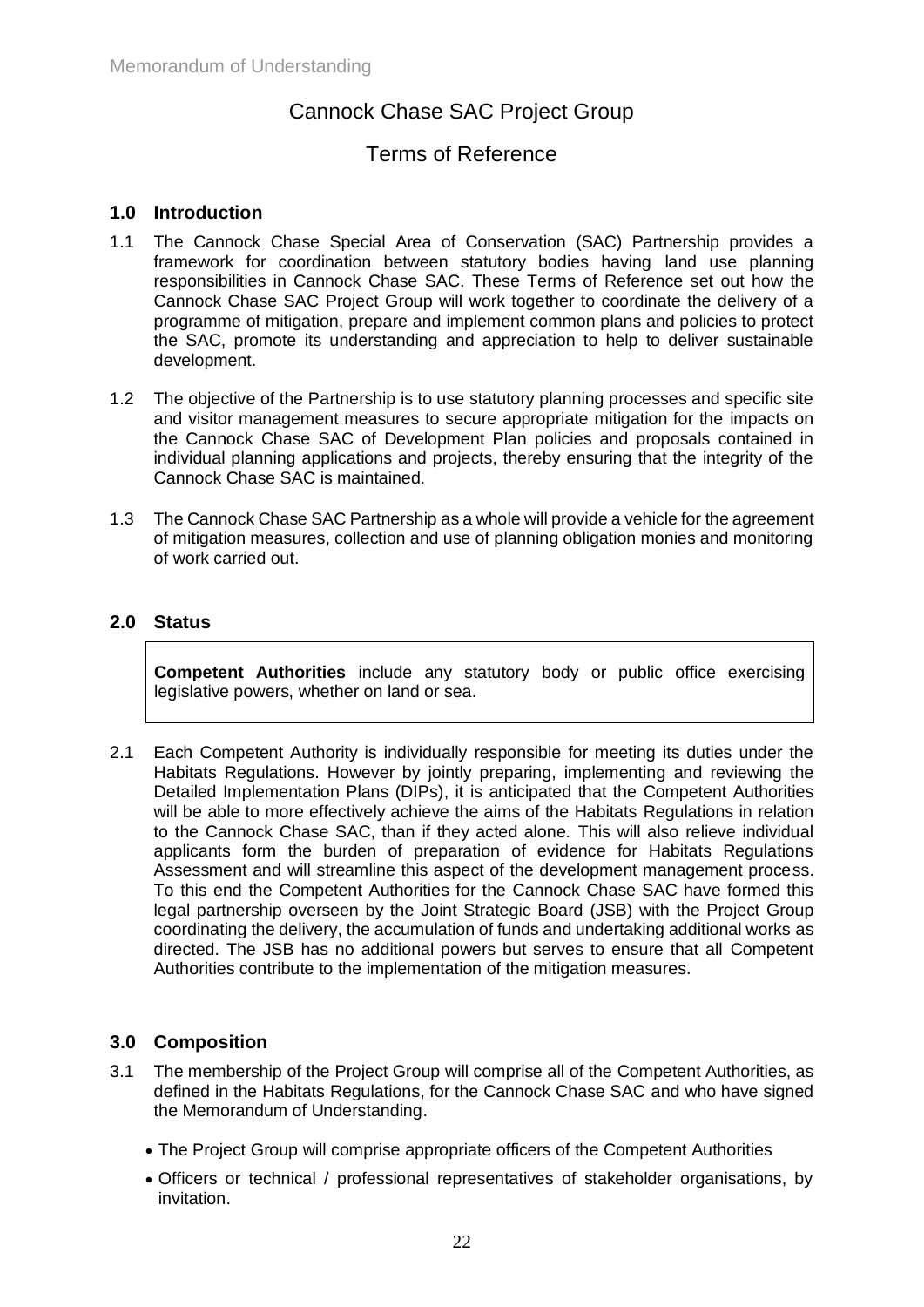# **4.0 Structure and Procedures**

- The Project Group will meet a minimum of quarterly.
- Meetings of the Project Group will be chaired by each Competent Authority in turn.
- Officer support and secretariat services will be provided by Cannock Chase SAC Project Officer (as defined in the DIPs) when in post.
- A minimum of 1 member of the Project Group will represent the group at the JSB meetings.
- A quorum of 50% attendance plus one member will be required for decisions to be ratified. Where a decision is needed urgently, the incoming Chair has delegated authority to make the decision. This must then be reported to the next meeting for retrospective agreement.
- Where a member of the Partnership has proposed a project outside the agreed DIPs that body is not entitled to vote on that item.
- Voting rights are limited to the representatives of the Competent Authorities, one vote per full member authority.
- The Cannock Chase SAC Project Officer will not be entitled to vote.
- With the agreement of members of the Project Group, advisory members may be coopted to represent a specific area of interest or issue of consideration.

# **5.0 Remit**

- 5.1 The Project Group will be responsible, with external support where agreed, for undertaking the following:
	- Advise the JSB as necessary on issues relating to and impacting upon the SAC
	- Will coordinate the implementation of the DIPs.
	- Provide technical support to the JSB, prepare reports for the JSB's consideration and carry out such actions as may be instructed by the JSB.
	- Undertake work identified in the annual work programme or as otherwise prioritised.
	- Agree an annual monitoring report for the year ending 31<sup>st</sup> March prepared by the Cannock Chase SAC Project Officer, together with regular updates on progress for the Board.
	- Prepare, agree and maintain a five-year rolling project plan, based upon the objectives of the Partnership.
	- The Project Group may establish small project or working groups, resourced as necessary, to progress issues related to delivering the agreed annual work programme.
	- Use of delegated authority to consider project substitution up to a value of £10K where projects outside of the DIPs can be proved to provide greater or additional mitigation to those within the DIPs.
	- Identification of alternative mitigation projects
	- Represent the Cannock Chase SAC and its objectives at public meetings, events, workshops and conferences as and when necessary and, promote and champion the work of the Partnership.
	- Annually review the collection, management and spending of the planning obligations funding and prepare an annual report for the JSB.
	- Provide information to allow the levels of residential development, spend and outcomes of project work to be monitored.
	- Will review its Terms of Reference as may be appropriate.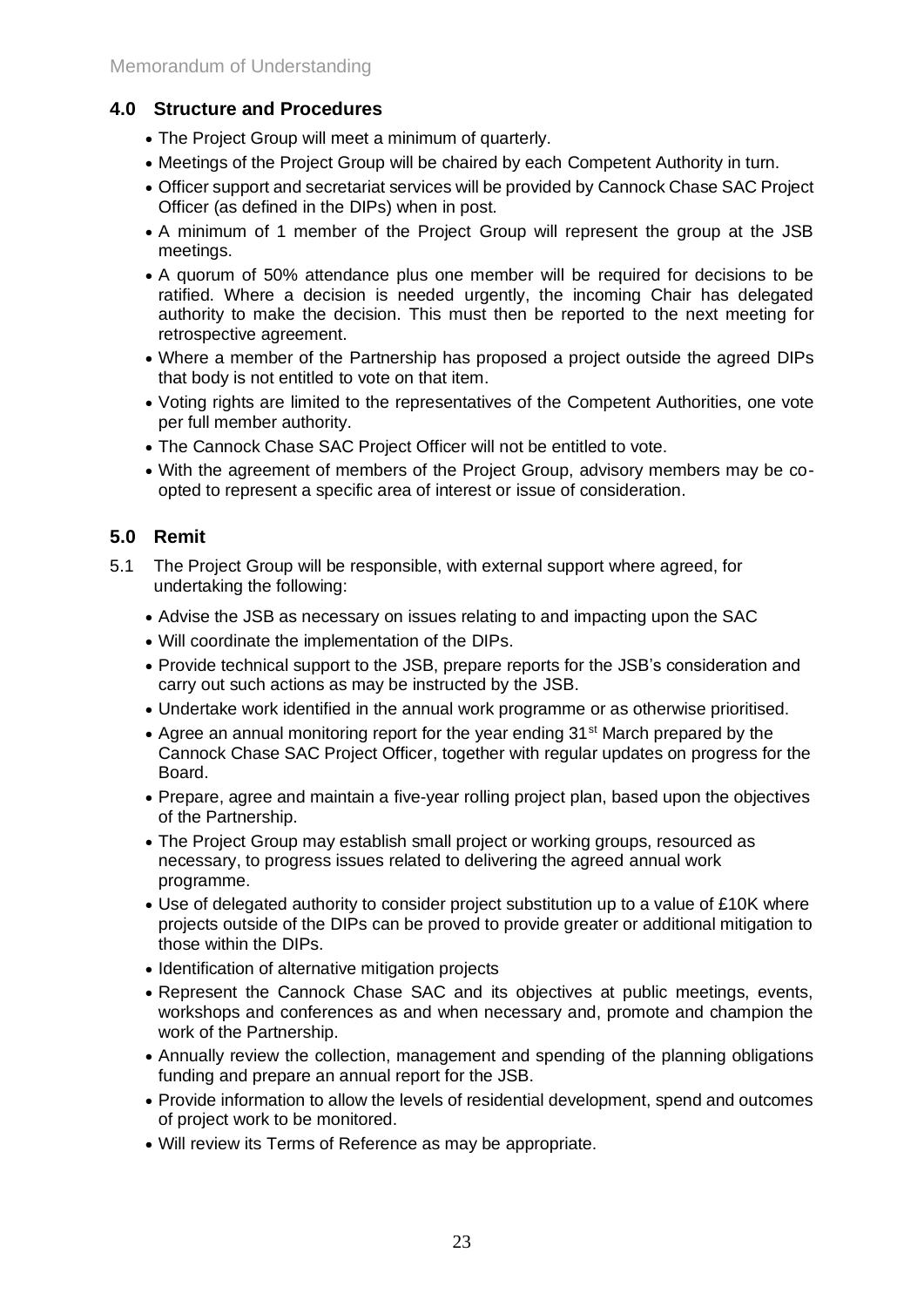# **Signatories:**

# Signed for and on behalf of **CANNOCK CHASE DISTRICT COUNCIL**

Authorised signature:

Name: Dean Piper

Position: Head of Economic Prosperity

Date: 26<sup>th</sup> April 2022

# Signed for and on behalf of **EAST STAFFORDSHIRE BOROUGH COUNCIL**

Authorised signature:

- Name: George Allen
- Position: Deputy Leader of the Council

Date:  $2<sup>nd</sup>$  March 2022

Signed for and on behalf of LICHFIELD DISTRICT COUNCIL

Authorised signature:

| Name:     | <b>lain Eadie</b>                                                               |
|-----------|---------------------------------------------------------------------------------|
| Position: | Deputy Leader and Cabinet Member for Economic Development, Leisure & Local Plan |
| Date:     | 18/03/2022                                                                      |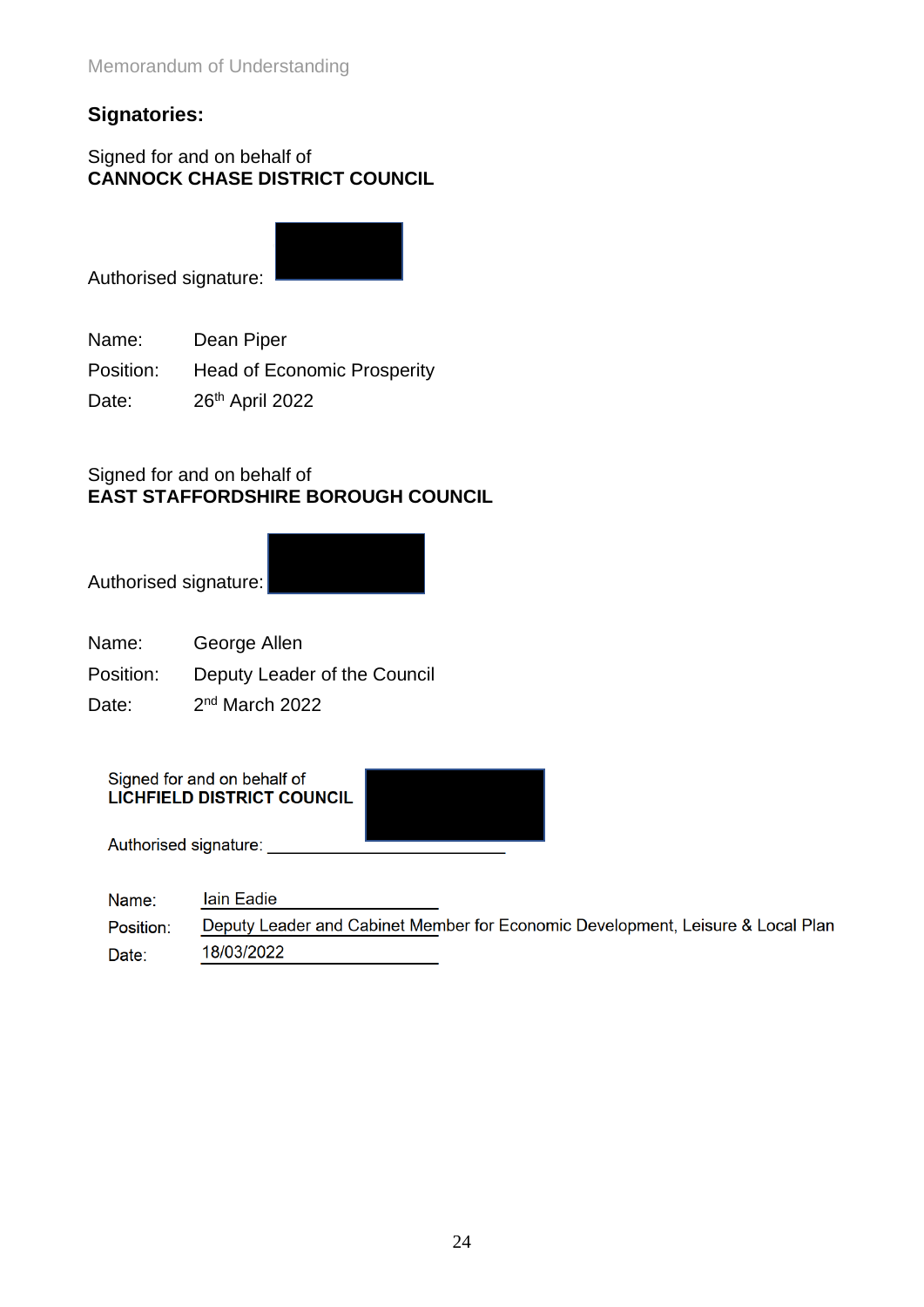# Signed for and on behalf of **SOUTH STAFFORDSHIRE DISTRICT COUNCIL**

Authorised signature:

Name: Councillor Terry Mason

Position: Cabinet Member for Planning & Business Enterprise

Date: 1 March 2022

# Signed for and on behalf of **STAFFORD BOROUGH COUNCIL**



Authorised signature:

- Name: Cllr R. Mike Smith
- Position: Cabinet Member Resources Portfolio

Date: 1 March 2022

# Signed for and on behalf of **WOLVERHAMPTON CITY COUNCIL**



Authorised signature:

Name: Tracey Christie

Position: Head of Legal Services

Date: 03.03.2022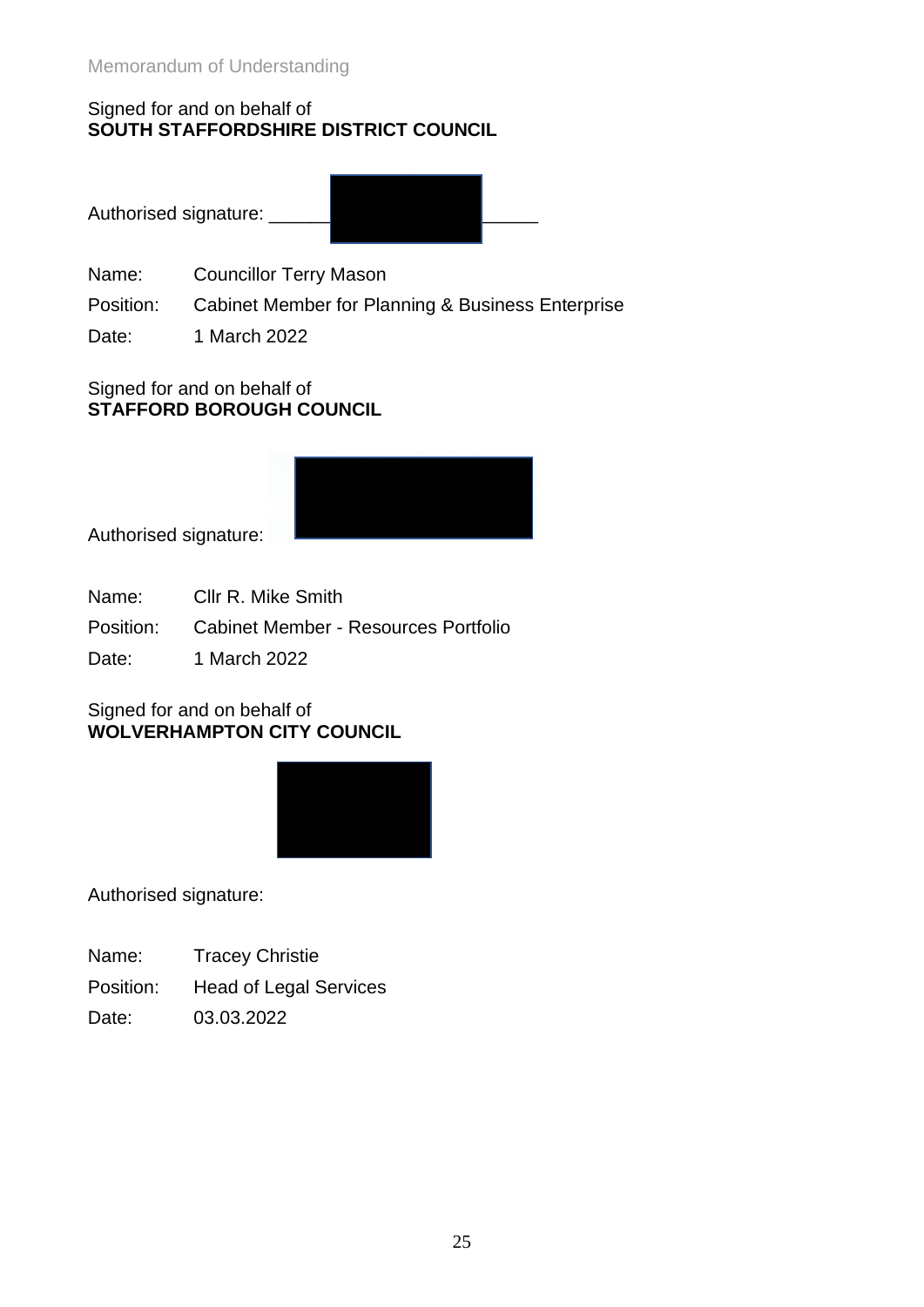# Signed for and on behalf of **WALSALL BOROUGH COUNCIL**

Authorised signature: \_\_\_\_\_\_\_\_\_\_\_\_\_\_\_\_\_\_\_\_\_\_\_\_\_\_

Name:

Position: \_\_\_\_\_\_\_\_\_\_\_\_\_\_\_\_\_\_\_\_\_\_\_\_\_\_ Date: \_\_\_\_\_\_\_\_\_\_\_\_\_\_\_\_\_\_\_\_\_\_\_\_\_\_